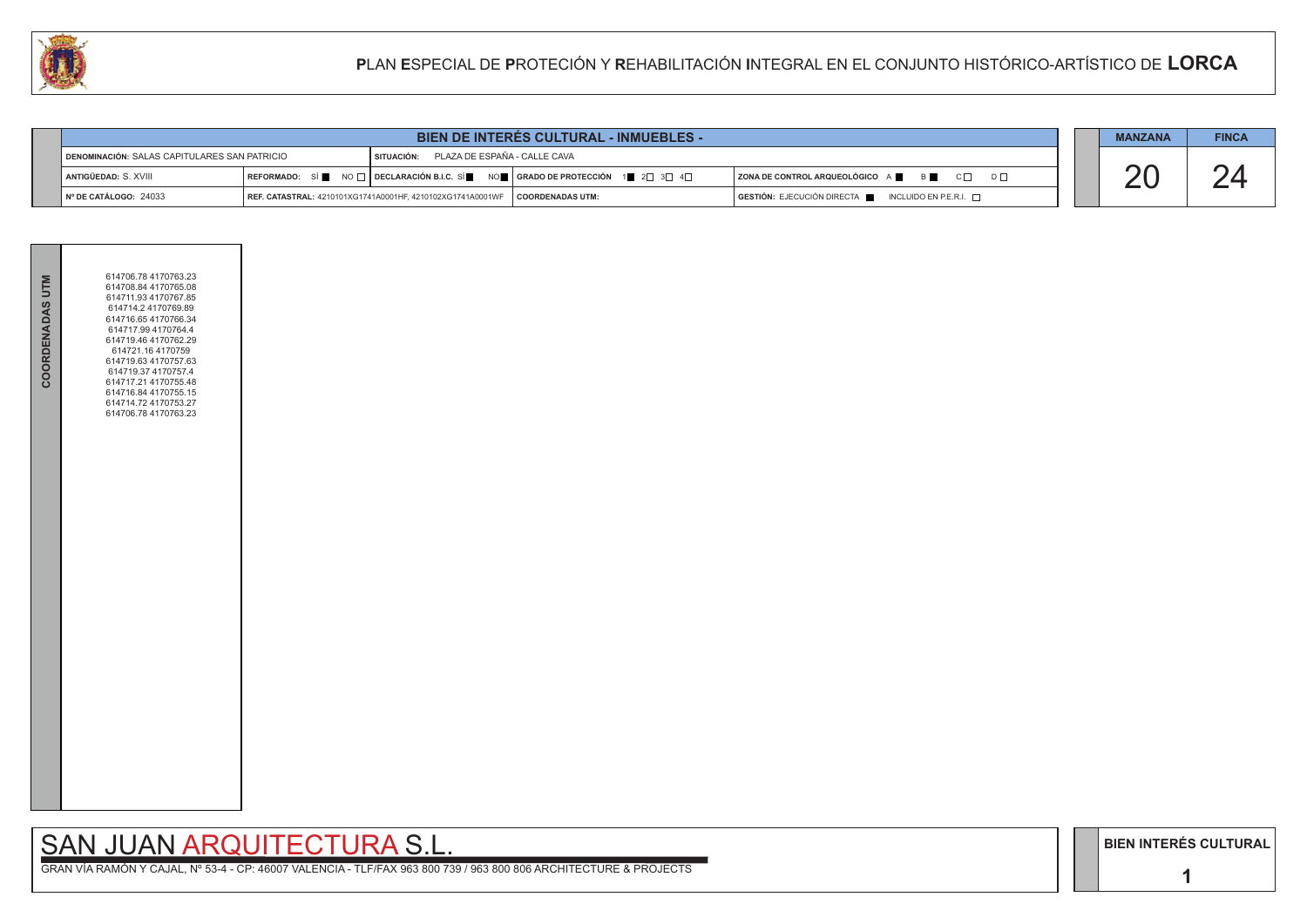GRAN VÍA RAMÓN Y CAJAL, Nº 53-4 - CP: 46007 VALENCIA - TLF/FAX 963 800 739 / 963 800 806 ARCHITECTURE & PROJECTS

| <b>BIEN DE INTERES CULTURAL - INMUEBLES -</b>                          |  |                                                                                                   |  |  |                                                                        |  | <b>MANZANA</b> | <b>FINCA</b> |
|------------------------------------------------------------------------|--|---------------------------------------------------------------------------------------------------|--|--|------------------------------------------------------------------------|--|----------------|--------------|
| DENOMINACIÓN: CONJUNTO CASTILLO DE LORCA<br>SITUACIÓN: SIFRRA DEL CAÑO |  |                                                                                                   |  |  |                                                                        |  |                |              |
| ANTIGÜEDAD: XIII-XIV                                                   |  | REFORMADO: SÍ NO $\Box$ DECLARACIÓN B.I.C. SÍ NO $\Box$ GRADO DE PROTECCIÓN 1 2 $\Box$ 3 4 $\Box$ |  |  | ZONA DE CONTROL ARQUEOLÓGICO A ■ B □ C □<br>$\Box$                     |  | 195            |              |
| $\parallel$ N° DE CATÁLOGO: 24004                                      |  | REF. CATASTRAL: 4210101XG1741A0001HF. 4210102XG1741A0001WF   COORDENADAS UTM:                     |  |  | $GESTIÓN: EJECUCIÓN DIRECTA \blacksquare INCLUIDO EN P.E.R.I. \square$ |  |                |              |



| Σ        | 614541.75 4170986.37 | 614417.27 4170861.01 | 614237.38 4170759.19 | 614044.31 4170673.96 | 613838.46 4170857.97 | 614203.24170  |
|----------|----------------------|----------------------|----------------------|----------------------|----------------------|---------------|
|          | 614543.89 4170987.38 | 614412.46 4170857.75 | 614232.32 4170759.9  | 614042.59 4170673.18 | 613851.92 4170862.08 | 614208.71417  |
|          | 614543 4170985.82    | 614408.39 4170854.5  | 614226.75 4170760.61 | 614041.35 4170672.7  | 613856.78 4170863.57 | 614215.25417  |
| RDENADAS | 614542.46 4170984.88 | 614404.61 4170851.13 | 614221.31 4170760.74 | 614038.754170672.35  | 613856.91 4170863.61 | 614221.76417  |
|          | 614540.45 4170982    | 614400.87 4170847.34 | 614216.63 4170759.79 | 614037.03 4170672.4  | 613861.51 4170865.1  | 614227.01 417 |
|          | 614537.74 4170977.86 | 614396.98 4170842.84 | 614212.6 4170758.18  | 614035.16 4170672.6  | 613873.05 4170868.83 | 614231.01 417 |
|          | 614534.84 4170973.25 | 614392.82 4170837.49 | 614208.84 4170756.38 | 614032.96 4170672.96 | 613885.51 4170872.96 | 614234.14170  |
|          | 614532.24 4170969.18 | 614388.194170831.11  | 614204.72 4170754.09 | 614030.12 4170673.48 | 613894.51 4170875.79 | 614236.96417  |
|          | 614529.82 4170965.86 | 614382.51 4170823.11 | 614199.81 4170751.05 | 614025.97 4170674.15 | 613903.37 4170878.85 | 614240.98 417 |
| Ō<br>O   | 614529.23 4170965.25 | 614375.47 4170813.36 | 614194.89 4170748.06 | 614019.51 4170675.01 | 613915.64170883.63   | 614249.97417  |
|          | 614529.05 4170965.39 | 614368.154170803.89  | 614190.85 4170745.95 | 614008.72 4170676.23 | 613932.3 4170889.93  | 614266.68417  |
|          | 614527.89 4170966.46 | 614361.68 4170796.58 | 614187.7 4170744.69  | 613992.41 4170678.07 | 613952.92 4170896.9  | 614287.03417  |
|          | 614526.88 4170967.67 | 614355.76 4170790.52 | 614186.02 4170744.25 | 613973.74 4170680.78 | 613972.97 4170902.95 | 614306.07 417 |
|          | 614526.46 4170968.29 | 614350.02 4170784.64 | 614185.14 4170744.02 | 613955.88 4170684.53 | 613988.01 4170906.71 | 614322.14170  |
|          | 614525.69 4170969.67 | 614345.28 4170779.75 | 614182.45 4170743.49 | 613938.93 4170688.82 | 613997.95 4170908.49 | 614334.36417  |
|          | 614525.1 4170971.13  | 614342.25 4170776.76 | 614179.05 4170742.73 | 613938.01 4170689.05 | 614003.98 4170909    | 614342.42417  |
|          | 614524.98 4170971.6  | 614340.354170775.06  | 614175.29 4170741.62 | 613932.84170690.4    | 614008.134170908.96  | 614346.37417  |
|          | 614503.63 4170970.04 | 614338.754170773.8   | 614171.63 4170740.1  | 613926.61 4170692.01 | 614012.23 4170908.88 | 614348.03417  |
|          | 614506.04 4170961.05 | 614337.21 4170772.77 | 614167.85 4170737.92 | 613919.43 4170693.87 | 614016.72 4170908.56 | 614349.28417  |
|          | 614510.41 4170961.16 | 614335.62 4170771.95 | 614163.81 4170735.01 | 613904.05 4170698.02 | 614021.59 4170907.74 | 614350.64170  |
|          | 614514.93 4170961.03 | 614333.81 4170771.23 | 614160.12 4170732.07 | 613895.29 4170700.69 | 614026.43 4170906.69 | 614352.14417  |
|          | 614520.35 4170960.64 | 614331.65 4170770.5  | 614157.27 4170729.7  | 613889.97 4170702.26 | 614031.09 4170905.74 | 614354.17417  |
|          | 614523.47 4170960.61 | 614328.96 4170769.67 | 614154.25 4170727.17 | 613883.81 4170703.39 | 614036.714170905.13  | 614356.91 417 |
|          | 614519.63 4170958.41 | 614325.7 4170768.65  | 614149.95 4170723.7  | 613874.84 4170704.59 | 614044.33 4170905.02 | 614360.47 417 |
|          | 614514.35 4170955.44 | 614322.34 4170767.47 | 614144.24 4170719.41 | 613862.55 4170706.23 | 614053.34 4170905.6  | 614364.87417  |
|          | 614508.54170951.82   | 614319.32 4170766.18 | 614137.41 4170714.74 | 613849.86 4170708.27 | 614062.88 4170906.94 | 614370.02417  |
|          | 614502.77 4170947.81 | 614316.61 4170764.98 | 614130.64 4170710.43 | 613839.64 4170710.68 | 614073.05 4170908.83 | 614376.29417  |
|          | 614497.81 4170943.71 | 614314.02 4170763.99 | 614124.98 4170707.14 | 613831.05 4170714.18 | 614084.05 4170911.15 | 614386.23417  |
|          | 614493.83 4170939.59 | 614311.47 4170763.1  | 614120.32 4170705.03 | 613822.66 4170719.35 | 614095.89 4170914.34 | 614402.18417  |
|          | 614490.79 4170935.35 | 614308.9 4170762.15  | 614116.24170704.02   | 613814.33 4170725.66 | 614108.34170918.82   | 614423.71417  |
|          | 614487.93 4170930.38 | 614306.4 4170761.32  | 614111.93 4170703.57 | 613806.28 4170732.51 | 614120.3 4170924.17  | 614429.01 417 |
|          | 614484.66 4170924.39 | 614304.03 4170760.78 | 614106.78 4170703.1  | 613798.68 4170740    | 614130.81 4170929.75 | 614449.03417  |
|          | 614481.76 4170918.63 | 614301.69 4170760.5  | 614100.09 4170702.29 | 613795.09 4170744.25 | 614139.03 4170934.82 | 614473.52417  |
|          | 614479.97 4170914.4  | 614299.23 4170760.38 | 614091.69 4170700.96 | 613791.71 4170748.24 | 614144.58 4170938.89 | 614493.16417  |
|          | 614478.8 4170911.37  | 614296.52 4170760.41 | 614083.32 4170699.21 | 613785.46 4170756.49 | 614148.57 4170942.44 | 614509.09417  |
|          | 614477.56 4170908.9  | 614293.37 4170760.59 | 614076.754170697.2   | 613779.4 4170770.95  | 614152.17 4170946.05 | 614523.86417  |
|          | 614476.14170906.56   | 614289.57 4170760.93 | 614071.99 4170695.04 | 613774.79 4170781.83 | 614155.63 4170949.58 | 614525.73417  |
|          | 614474.47 4170904.05 | 614285.054170761.39  | 614068.554170692.82  | 613773.04 4170788.68 | 614158.94 4170952.74 | 614535.92417  |
|          | 614472.73 4170901.6  | 614280.56 4170761.79 | 614065.82 4170690.64 | 613775.56 4170799.66 | 614162.16 4170955.52 | 614541.75417  |
|          | 614470.88 4170899.4  | 614276.68 4170761.87 | 614063.36 4170688.58 | 613779.7 4170811.97  | 614165.37 4170957.93 |               |
|          | 614468.53 4170897.11 | 614272.75 4170761.49 | 614061.25 4170686.76 | 613784.51 4170820.87 | 614168.43 4170959.83 |               |
|          | 614465.24 4170894.32 | 614268.06 4170760.56 | 614059.66 4170685.29 | 613788.03 4170826.51 | 614171.21 4170961.09 |               |
|          | 614460.75 4170890.75 | 614263.05 4170759.36 | 614058.37 4170684.15 | 613791.23 4170831.2  | 614173.68 4170961.8  |               |
|          | 614454.88 4170886.22 | 614258.41 4170758.21 | 614057.09 4170683.2  | 613794.57 4170835.31 | 614175.95 4170962.06 |               |
|          | 614447.58 4170880.75 | 614254.73 4170757.44 | 614055.59 4170682.06 | 613798.09 4170838.97 | 614178.64 4170962.03 |               |
|          | 614439.05 4170874.59 | 614252.22 4170757.26 | 614053.71 4170680.42 | 613801.85 4170842.28 | 614182.34 4170961.82 |               |
|          | 614430.53 4170868.86 | 614249.77 4170757.52 | 614051.47 4170678.51 | 613806.24170845.44   | 614187.06 4170961.5  |               |
|          | 614429.01 4170867.95 | 614246.28 4170757.99 | 614048.97 4170676.68 | 613812.07 4170848.75 | 614192.53 4170961.17 |               |
|          | 614423.22 4170864.48 | 614242 4170758.57    | 614046.54170675.12   | 613822.23 4170852.79 | 614198.07 4170961.05 |               |
|          |                      |                      |                      |                      |                      |               |
|          |                      |                      |                      |                      |                      |               |

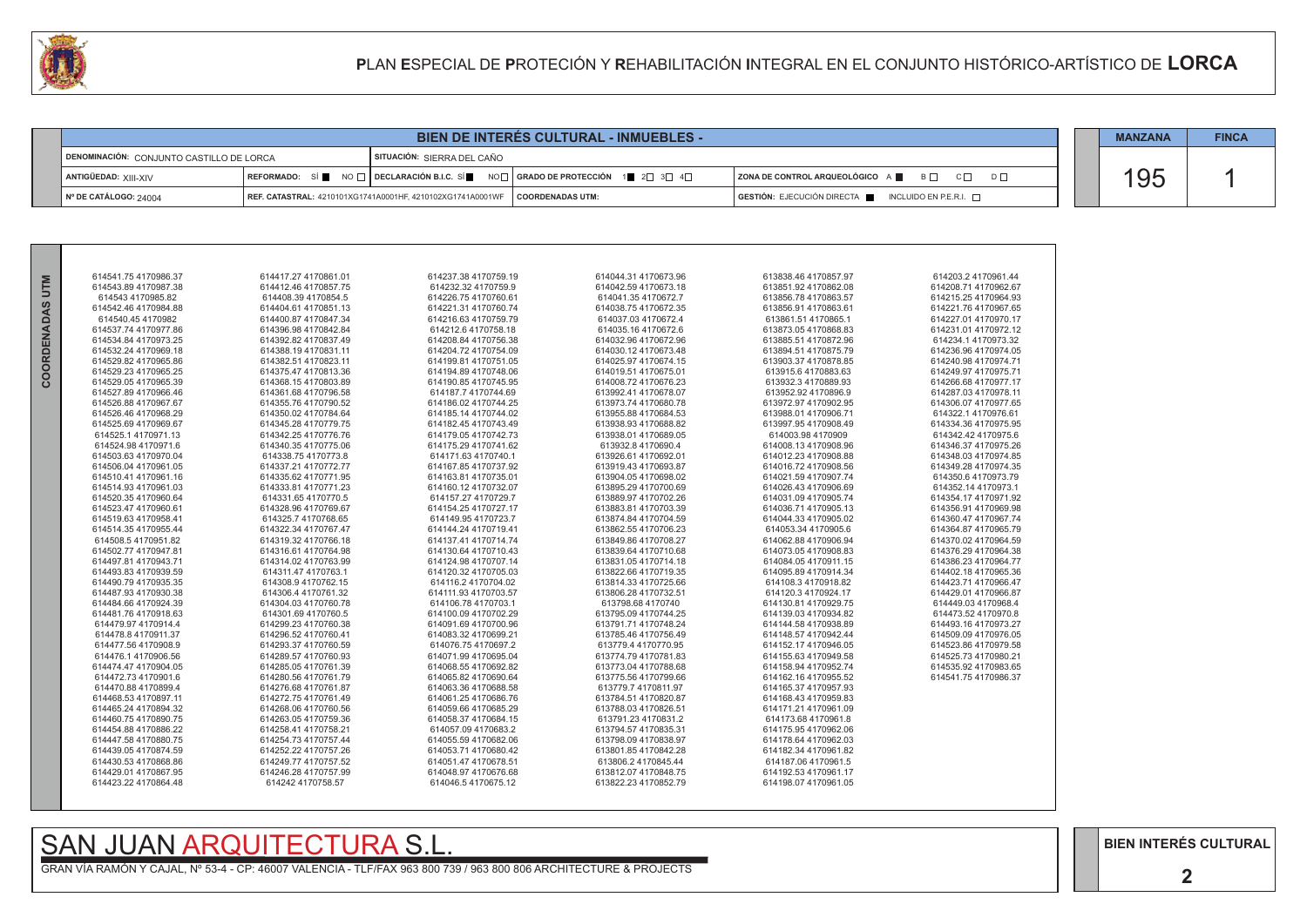GRAN VÍA RAMÓN Y CAJAL, Nº 53-4 - CP: 46007 VALENCIA - TLF/FAX 963 800 739 / 963 800 806 ARCHITECTURE & PROJECTS



| BIEN DE INTERES CULTURAL - INMUEBLES -                                                                  |                                      |                                                                                                          |                  |  | <b>MANZANA</b>                                                                               | <b>FINCA</b> |  |
|---------------------------------------------------------------------------------------------------------|--------------------------------------|----------------------------------------------------------------------------------------------------------|------------------|--|----------------------------------------------------------------------------------------------|--------------|--|
| SITUACIÓN: PLAZA DE ESPAÑA, CORREGIDOR, ABAD LOS ARCOS, CAVA<br>DENOMINACIÓN: COLEGIATA DE SAN PATRICIO |                                      |                                                                                                          |                  |  |                                                                                              |              |  |
| $\blacksquare$ ANTIGÜEDAD: $XVI - XVIII$                                                                |                                      | REFORMADO: SÍ NO $\Box$ DECLARACIÓN B.I.C. SÍ NO $\Box$ GRADO DE PROTECCIÓN 1 2 $\Box$ 3 $\Box$ 4 $\Box$ |                  |  | <b>ZONA DE CONTROL ARQUEOLÓGICO</b> A □ B C C D D □                                          |              |  |
| $\vert$ N° DE CATÁLOGO: 24023                                                                           | REF. CATASTRAL: 4810025XG1741B0001AM |                                                                                                          | COORDENADAS UTM: |  | $\overline{S}$ GESTIÓN: EJECUCIÓN DIRECTA $\overline{S}$ INCLUIDO EN P.E.R.I. $\overline{S}$ |              |  |



|                        | 614679.82 4170756.01                         | 614705.23 4170782.18 |
|------------------------|----------------------------------------------|----------------------|
|                        | 614679.72 4170755.93                         | 614705.38 4170781.98 |
|                        | 614672.59 4170750.45                         | 614707.72 4170779.03 |
|                        | 614672.48 4170750.36                         | 614711.87 4170773    |
|                        | 614675.33 4170746.66                         | 614712.13 4170773.17 |
|                        | 614658.63 4170734.18                         | 614714.38 4170770.05 |
|                        | 614655.62 4170738.05                         | 614714.24170769.89   |
|                        | 614652.14 4170735.41                         | 614711.93 4170767.85 |
|                        | 614641 45 4170749 44                         | 614708.84 4170765.08 |
| <b>COORDENADAS UTM</b> | 614630.77 4170763.48                         | 614706.78 4170763.23 |
|                        | 614635.65 4170767.05                         | 614703.32 4170767.58 |
|                        | 614636.74170767.51                           | 614682.99 4170752.39 |
|                        | 614637.34 4170768.01                         | 614679.98 4170756.13 |
|                        | 614638.64 4170769.01                         | 614679.82 4170756.01 |
|                        | 614639.24170769.44                           |                      |
|                        | 614645.98 4170774.67                         |                      |
|                        | 614647.66 4170775.96                         |                      |
|                        | 614654.87 4170781.52                         |                      |
|                        | 614656.47 4170782.75                         |                      |
|                        | 614663.96 4170788.52                         |                      |
|                        | 614664.8 4170787.43                          |                      |
|                        | 614671.35 4170792.45                         |                      |
|                        | 614680.74 4170799.54                         |                      |
|                        | 614681.33 4170799.99                         |                      |
|                        | 614685.01 4170802.77<br>614685.41 4170802.48 |                      |
|                        | 614686.09 4170803.28                         |                      |
|                        | 614688.74170801                              |                      |
|                        | 614690.83 4170799.16                         |                      |
|                        | 614690.34 4170798.61                         |                      |
|                        | 614693.52 4170796.74                         |                      |
|                        | 614694.12 4170796.39                         |                      |
|                        | 614694.354170796.26                          |                      |
|                        | 614698.79 4170796.06                         |                      |
|                        | 614701.58 4170798.32                         |                      |
|                        | 614704.24 4170800.48                         |                      |
|                        | 614703.714170800.98                          |                      |
|                        | 614705.63 4170800.64                         |                      |
|                        | 614707.88 4170797.97                         |                      |
|                        | 614707.83 4170797.12                         |                      |
|                        | 614707.68 4170794.46                         |                      |
|                        | 614705.85 4170793.12                         |                      |
|                        | 614705.154170792.45                          |                      |
|                        | 614703.98 4170791.33                         |                      |
|                        | 614702.34 4170788.07                         |                      |
|                        | 614702.64 4170786.98                         |                      |
|                        | 614704.63 4170780.86                         |                      |
|                        |                                              |                      |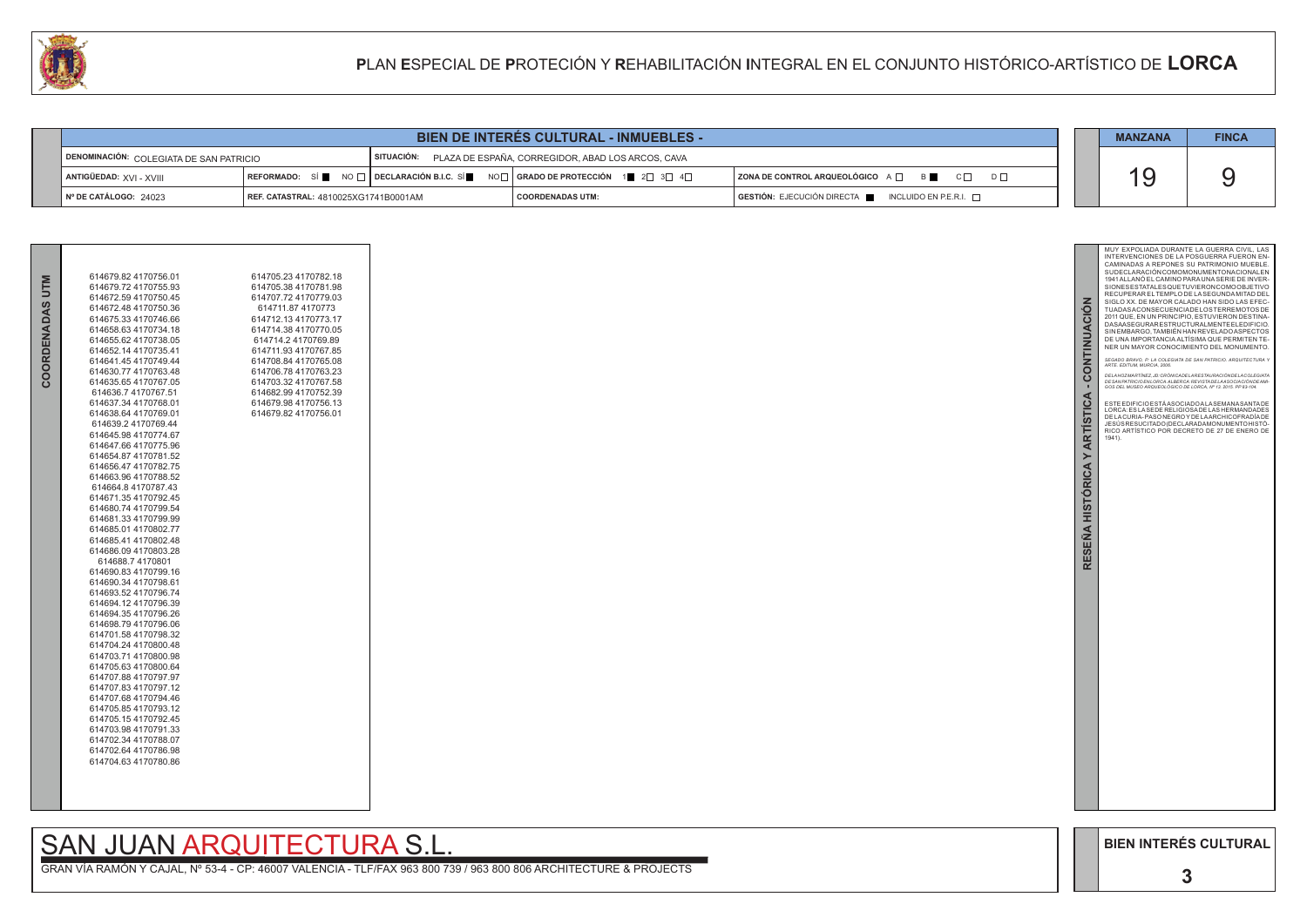GRAN VÍA RAMÓN Y CAJAL, Nº 53-4 - CP: 46007 VALENCIA - TLF/FAX 963 800 739 / 963 800 806 ARCHITECTURE & PROJECTS



| <b>BIEN DE INTERES CULTURAL - INMUEBLES -</b>                                                                          |  |                                                                                                          |                      |  | <b>MANZANA</b>                                                          | <b>FINCA</b> |  |
|------------------------------------------------------------------------------------------------------------------------|--|----------------------------------------------------------------------------------------------------------|----------------------|--|-------------------------------------------------------------------------|--------------|--|
| SITUACIÓN: CALLE NOGALTE, CUESTA DE SAN FRANCISCO, PLAZA DE COLÓN<br>DENOMINACIÓN: IGLESIA Y CONVENTO DE SAN FRANCISCO |  |                                                                                                          |                      |  |                                                                         |              |  |
| $\blacksquare$ ANTIGÜEDAD: $XVI - XVIII$                                                                               |  | REFORMADO: SÍ NO $\Box$ DECLARACIÓN B.I.C. SÍ NO $\Box$ GRADO DE PROTECCIÓN 1 2 $\Box$ 3 $\Box$ 4 $\Box$ |                      |  | $ $ ZONA DE CONTROL ARQUEOLÓGICO $A \Box$ $B \Box$ $C \Box$<br>$D \Box$ |              |  |
| Nº DE CATÁLOGO: 24094                                                                                                  |  | REF. CATASTRAL: 4805001XG1740F0001ML, 4805009XG1740F0001EL                                               | ∣ I COORDENADAS UTM: |  | $GESTIÓN: EJECUCIÓN DIRECTA \blacksquare INCLUIDO EN P.E.R.I. \square$  |              |  |



#### **P**LAN **E**SPECIAL DE **P**ROTECIÓN Y **R**EHABILITACIÓN **I**NTEGRAL EN EL CONJUNTO HISTÓRICO-ARTÍSTICO DE **LORCA**

| COORDENADAS UTM | 614615.2810 4170281.6820<br>614617.0510 4170288.9520<br>614616.6710 4170288.9720<br>614625.9905 4170322.1020<br>614629.3905 4170333.0020<br>614630.9705 4170338.0720<br>614673.0110 4170335.7515<br>614672.9710 4170335.0315<br>614678.9410 4170334.7015<br>614681 8110 4170335 0015<br>614690.3610 4170334.7715<br>614702.2805 4170332.7820<br>614701.4105 4170320.4920<br>614720.4505 4170315.9420<br>614698.0705 4170267.5125<br>614695.0905 4170265.9225<br>614678.5205 4170267.7625<br>614664.7005 4170269.7725<br>614664.8805 4170275.0225<br>614656.5205 4170275.7520<br>614651.8405 4170275.0520<br>614615.2810 4170281.6820 |  |
|-----------------|--------------------------------------------------------------------------------------------------------------------------------------------------------------------------------------------------------------------------------------------------------------------------------------------------------------------------------------------------------------------------------------------------------------------------------------------------------------------------------------------------------------------------------------------------------------------------------------------------------------------------------------|--|

# SAN JUAN ARQUITECTURA S.L.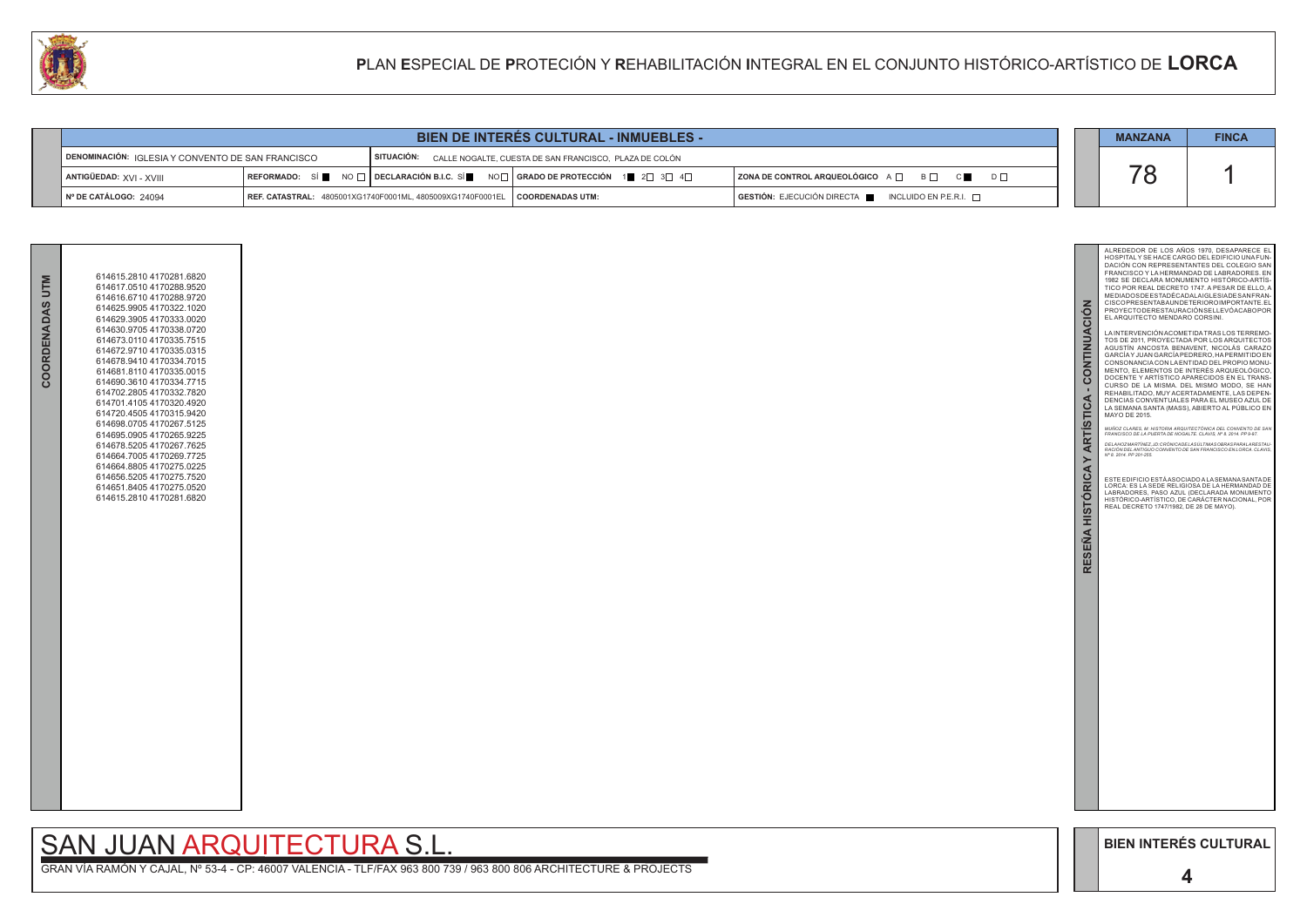GRAN VÍA RAMÓN Y CAJAL, Nº 53-4 - CP: 46007 VALENCIA - TLF/FAX 963 800 739 / 963 800 806 ARCHITECTURE & PROJECTS

|          |                                                 | <b>MANZANA</b>                                                                                                                                          | <b>FINCA</b>                                                                                                                                                                                                                                                                                                                                                                                                                                                                                                                                                                                                                                                                                                                                                                                                                                                                                                                                                                                                                                                                                                                                                                                                                         |
|----------|-------------------------------------------------|---------------------------------------------------------------------------------------------------------------------------------------------------------|--------------------------------------------------------------------------------------------------------------------------------------------------------------------------------------------------------------------------------------------------------------------------------------------------------------------------------------------------------------------------------------------------------------------------------------------------------------------------------------------------------------------------------------------------------------------------------------------------------------------------------------------------------------------------------------------------------------------------------------------------------------------------------------------------------------------------------------------------------------------------------------------------------------------------------------------------------------------------------------------------------------------------------------------------------------------------------------------------------------------------------------------------------------------------------------------------------------------------------------|
| $D \Box$ |                                                 | 50                                                                                                                                                      |                                                                                                                                                                                                                                                                                                                                                                                                                                                                                                                                                                                                                                                                                                                                                                                                                                                                                                                                                                                                                                                                                                                                                                                                                                      |
|          | ESEÑA HISTÓRICA Y ARTÍSTICA - CONTINUACIÓN<br>œ | LOS PÉREZ DE MECA Y LOS PONCE DE LEÓN.<br>LUCIÓN DEL TRAFICO RODADO.<br>CIA. 2012. PP 400-428.<br>MUSEO ARQUEOLÓGICO DE LORCA, Nº 10. 2012. PP 195-206. | SEREPITE LADISPOSICIÓN DE LAS COLUMNAS SALO-<br>MONICASDELCUERPOINFERIOR.ENLOSEXTREMOS,<br>DOS NIÑOS SOSTIENEN LOS ESCUDOS DE LOS GAR-<br>CIADEALCARAZ. EL CORONAMIENTO DE LAFACHADA<br>VUELVE A SER PROTAGONIZADO POR UN MARCO CO-<br>RONADO CON LA ORDEN DE SANTIAGO Y DOS NIÑOS<br>EN LOS EXTREMOS QUE PORTAN LOS ESCUDOS DE<br>A FINALES DE LOS AÑOS OCHENTA SE CONSTRUYE<br>EL CENTRO DE ARTESANIA, PERDIÉNDOSE LAS ANTI-<br>GUAS CABALLERIZAS DEL PALACIO. SE RESTAURAEN<br>LOSAÑOSNOVENTA, TRASSER CEDIDOAPROPIEDAD<br>MUNICIPAL POR SU ÚLTIMA MORADORA: DOÑA CON-<br>CEPCION SANDOVAL. LA ACTUACIÓN MÁS RECIENTE<br>SOBRE EL EDIFICIO HA CONSISTIDO EN LA REPARA-<br>CIÓN Y CONSOLIDACIÓN DE LAS ESTRUCTURAS DA-<br>NADAS POR TERREMOTO QUE TUVO LUGAR EN LOR-<br>CAEL 11 DE MAYO DE 2011, ASÍ COMO LA ELIMINACIÓN<br>DE LOS DAÑOS EN SUS ACABADOS Y ELEMENTOS<br>DECORATIVOS.APESARDEELLO, SUFACHADASIGUE<br>SIENDOAFECTADAPORELMALDELAPIEDRAYLAPO-<br>SEGADOBRAVO, P:LORCABARROCA.ARQUITECTURAYARTE.EDITUM.MUR-<br>FRANCO CÉSPEDES, E; FERNANDEZ GUIRAO, FJ; FERNÁNDEZ - ILUNDAIN<br>ROMERO, G: INTERVENCIONES DE URGENCIA EN EL PALACIO DE GUEVARA,<br>LORCA (MURCIA). EN ALBERCA: REVISTA DE LA ASOCIACIÓN DE AMIGOS DEL |
|          |                                                 | <b>BIEN INTERÉS CULTURAL</b>                                                                                                                            |                                                                                                                                                                                                                                                                                                                                                                                                                                                                                                                                                                                                                                                                                                                                                                                                                                                                                                                                                                                                                                                                                                                                                                                                                                      |
|          |                                                 | 5                                                                                                                                                       |                                                                                                                                                                                                                                                                                                                                                                                                                                                                                                                                                                                                                                                                                                                                                                                                                                                                                                                                                                                                                                                                                                                                                                                                                                      |

| <b>BIEN DE INTERES CULTURAL - INMUEBLES -</b> |                                      |  |                                                                                                                                                                      |                                                   |                    |  | <b>MANZANA</b>                                       | <b>FINCA</b> |           |  |
|-----------------------------------------------|--------------------------------------|--|----------------------------------------------------------------------------------------------------------------------------------------------------------------------|---------------------------------------------------|--------------------|--|------------------------------------------------------|--------------|-----------|--|
| DENOMINACIÓN: PALACIO DE GUEVARA              |                                      |  |                                                                                                                                                                      | SITUACIÓN: LOPE GISBERT, PLAZA DE CONCHA SANDOVAL |                    |  |                                                      |              |           |  |
| ANTIGÜEDAD: XVII                              |                                      |  | REFORMADO: SÍ $\blacksquare$ NO $\square$ DECLARACIÓN B.I.C. SÍ $\blacksquare$ NO $\square$ GRADO DE PROTECCIÓN 1 $\blacksquare$ 2 $\square$ 3 $\square$ 4 $\square$ |                                                   |                    |  | ZONA DE CONTROL ARQUEOLÓGICO A □ B C □ D □           |              | <b>50</b> |  |
| ∥ Nº DE CATÁLOGO: 24104                       | REF. CATASTRAL: 5007011XG1750E0001SF |  |                                                                                                                                                                      |                                                   | I COORDENADAS UTM: |  | GESTIÓN: EJECUCIÓN DIRECTA ██ INCLUIDO EN P.E.R.I. □ |              |           |  |



## **P**LAN **E**SPECIAL DE **P**ROTECIÓN Y **R**EHABILITACIÓN **I**NTEGRAL EN EL CONJUNTO HISTÓRICO-ARTÍSTICO DE **LORCA**



# SAN JUAN ARQUITECTURA S.L.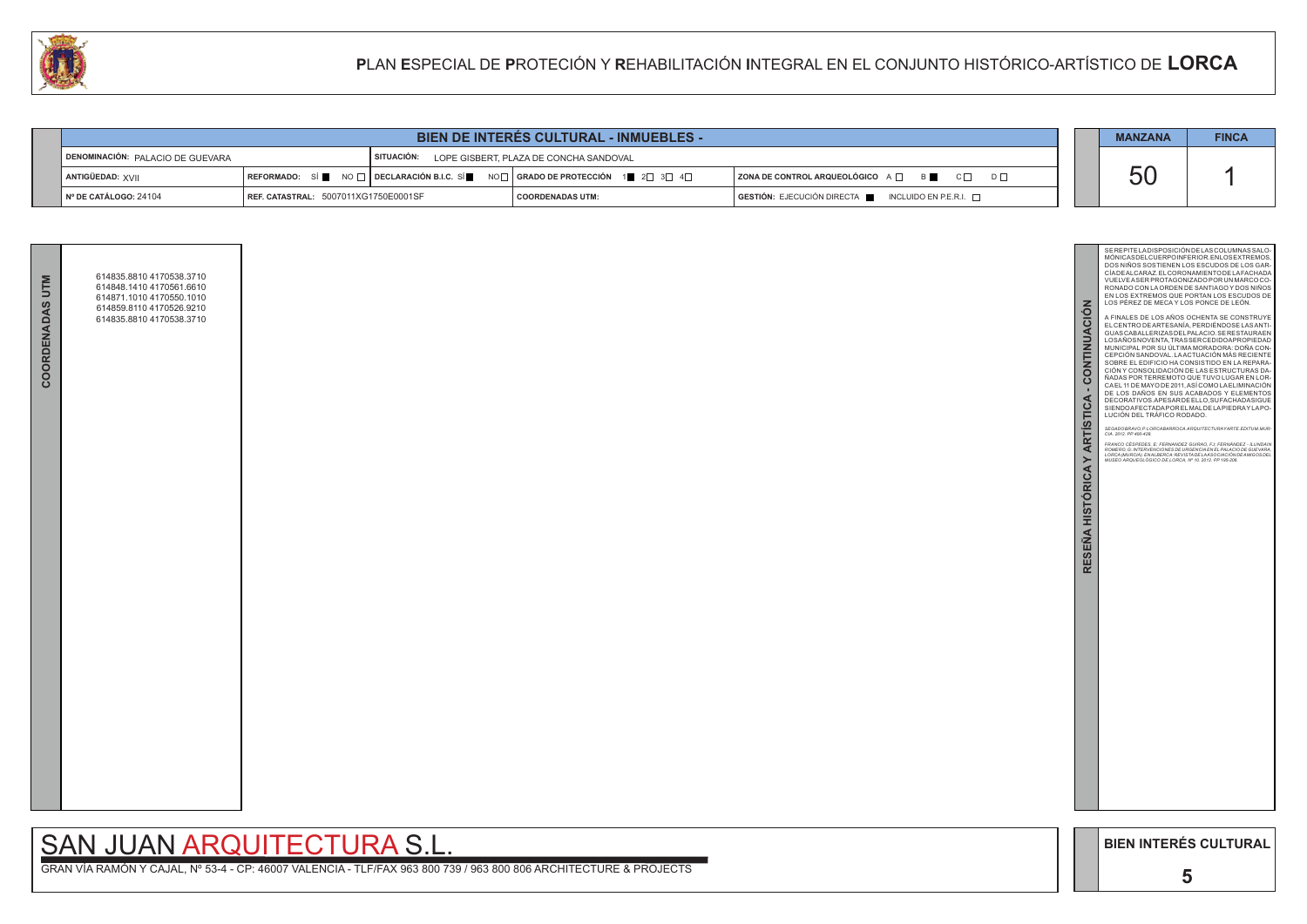GRAN VÍA RAMÓN Y CAJAL, Nº 53-4 - CP: 46007 VALENCIA - TLF/FAX 963 800 739 / 963 800 806 ARCHITECTURE & PROJECTS

|          |                                             | <b>MANZANA</b>                                                                         | <b>FINCA</b>                                                                                                                                                                                                                                                                                                                                                                                                                                                                                                                                                                                                                                                      |
|----------|---------------------------------------------|----------------------------------------------------------------------------------------|-------------------------------------------------------------------------------------------------------------------------------------------------------------------------------------------------------------------------------------------------------------------------------------------------------------------------------------------------------------------------------------------------------------------------------------------------------------------------------------------------------------------------------------------------------------------------------------------------------------------------------------------------------------------|
| $D \Box$ |                                             | 72                                                                                     |                                                                                                                                                                                                                                                                                                                                                                                                                                                                                                                                                                                                                                                                   |
|          | RESENA HISTÓRICA Y ARTÍSTICA - CONTINUACIÓN | ESPAÑOL.<br>EDIFICIO.<br>DE CULTURA. 2016. PP 479-488.<br><b>BIEN INTERÉS CULTURAL</b> | ENESEMOMENTO, MANUELMUÑOZ BARBERÁN PINTA<br>UNNUEVOTELÓNALUSIVOALCARNAVALVENECIANO<br>Y EL NUEVO TECHO DEL PATIO DE BUTACAS DONDE<br>SE EXALTAN VARIAS DE LAS GLORIAS DEL TEATRO<br>ENTRE LOS AÑOS 2007 Y 2009 SE SOMETIÓ A UN PRO-<br>CESO DE REHABILITACIÓN INTEGRAL. LA INTERVEN-<br>CIÓN REALIZADA TRAS LOS TERREMOTOS DE 2011<br>SUPUSO LA REPARACIÓN DE LOS IMPORTANTES DA-<br>ÑOS CAUSADOS EN EL INMUEBLE, ESPECIALMENTE<br>PARA EL ESCENARIO, LOS CAMERINOS, EL ÁREA DE<br>VESTUARIOS Y LA RENOVACIÓN DE CUBIERTAS DEL<br>ROS PERÁN, SA: LA RECUPERACIÓN DEL TEATRO GERRA. EN VVAA: LA RECU-<br>PERACIÓNDELPATRIMONIOCULTURALDELACIUDADDELORCA.MINISTERIO |
|          |                                             | 6                                                                                      |                                                                                                                                                                                                                                                                                                                                                                                                                                                                                                                                                                                                                                                                   |

| <b>BIEN DE INTERES CULTURAL - INMUEBLES -</b> |                                                                                                                                                              |  |                    |  |                                                         |  | <b>MANZANA</b>           | <b>FINCA</b> |
|-----------------------------------------------|--------------------------------------------------------------------------------------------------------------------------------------------------------------|--|--------------------|--|---------------------------------------------------------|--|--------------------------|--------------|
| <b>DENOMINACIÓN: TEATRO GUERRA</b>            | SITUACIÓN: PLAZA CALDERÓN, PRÍNCIPE ALFONSO, PLAZA COLÓN, RAMÓN                                                                                              |  |                    |  |                                                         |  |                          |              |
| ANTIGÜEDAD: XIX                               | $\mid$ REFORMADO: SÍ $\blacksquare$ NO $\Box$ DECLARACIÓN B.I.C. SÍ $\blacksquare$ NO $\Box$ GRADO DE PROTECCIÓN 1 $\blacksquare$ 2 $\Box$ 3 $\Box$ 4 $\Box$ |  |                    |  | $ $ ZONA DE CONTROL ARQUEOLÓGICO A $\Box$ B<br>$D \Box$ |  | $\overline{\phantom{a}}$ |              |
| Nº DE CATÁLOGO: 24111                         | <b>REF. CATASTRAL: 4805301XG1740F0001SL</b>                                                                                                                  |  | I COORDENADAS UTM: |  | GESTIÓN: EJECUCIÓN DIRECTA NEUNCLUIDO EN P.E.R.I.       |  |                          |              |



| COORDENADAS UTM | 614770.11 4170327.76<br>614742.38 4170340.89<br>614764.54 4170387.63<br>614792.28 4170374.48<br>614770.11 4170327.76 |  |
|-----------------|----------------------------------------------------------------------------------------------------------------------|--|
|                 |                                                                                                                      |  |
|                 |                                                                                                                      |  |
|                 |                                                                                                                      |  |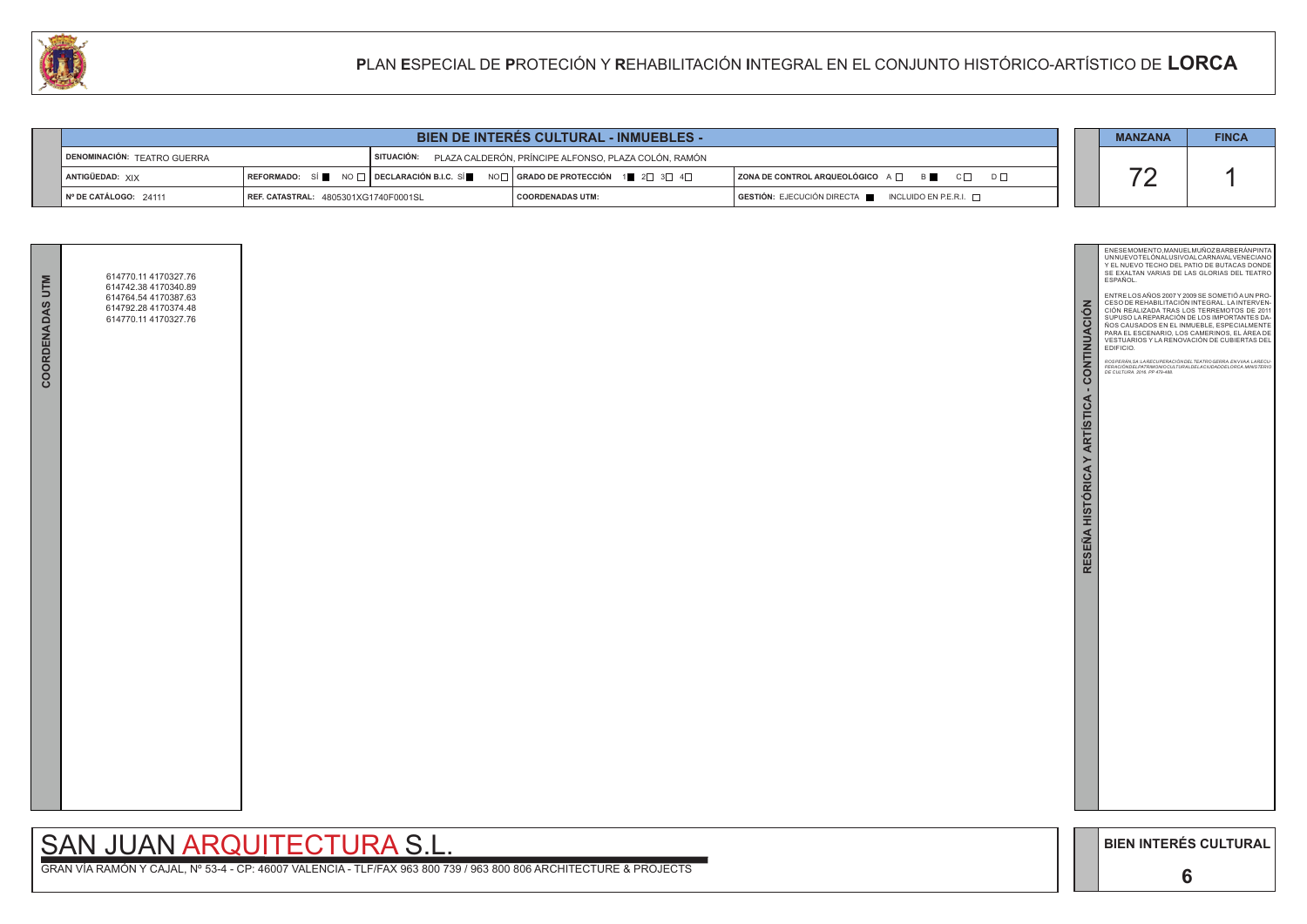GRAN VÍA RAMÓN Y CAJAL, Nº 53-4 - CP: 46007 VALENCIA - TLF/FAX 963 800 739 / 963 800 806 ARCHITECTURE & PROJECTS



|                                                     |                                      | <b>MANZANA</b>                                                                                            | <b>FINCA</b>       |  |                                                                                      |    |  |
|-----------------------------------------------------|--------------------------------------|-----------------------------------------------------------------------------------------------------------|--------------------|--|--------------------------------------------------------------------------------------|----|--|
| <b>DENOMINACIÓN: EDIFICIO COMUNIDAD DE REGANTES</b> |                                      | SITUACIÓN: CORREDERA ALPORCHONES                                                                          |                    |  |                                                                                      |    |  |
| ANTIGÜEDAD: XVIII                                   |                                      | REFORMADO: SÍ NO $\Box$ DECLARACIÓN B.I.C. SÍ NO $\Box$ GRADO DE PROTECCIÓN 1 $\Box$ 20 3 $\Box$ 4 $\Box$ |                    |  | ZONA DE CONTROL ARQUEOLÓGICO A □ B C □ D □                                           | 64 |  |
| │ Nº DE CATÁLOGO: 24075                             | REF. CATASTRAL: 4806202XG1740F0001XL |                                                                                                           | I COORDENADAS UTM: |  | $\blacksquare$ GESTIÓN: EJECUCIÓN DIRECTA $\blacksquare$ INCLUIDO EN P.E.R.I. $\Box$ |    |  |



| COORDENADAS UTM | 614733.1 4170467.09<br>614735.71 4170470.45<br>614736.49 4170471.45<br>614737.59 4170472.86<br>614738.93 4170474.58<br>614739.07 4170474.47<br>614741.48 4170472.53<br>614743.27 4170471.1<br>614743.84 4170470.65<br>614736.254170455.9<br>614733.54170450.53<br>614714.22 4170461.82<br>614722.21 4170475.26<br>614722.33 4170475.5<br>614722.79 4170475.13<br>614724.48 4170473.81<br>614730.554170469.05<br>614730.53 4170469.03<br>614730.21 4170468.61<br>614732.72 4170466.6<br>614733.1 4170467.09 |  |
|-----------------|------------------------------------------------------------------------------------------------------------------------------------------------------------------------------------------------------------------------------------------------------------------------------------------------------------------------------------------------------------------------------------------------------------------------------------------------------------------------------------------------------------|--|
|                 |                                                                                                                                                                                                                                                                                                                                                                                                                                                                                                            |  |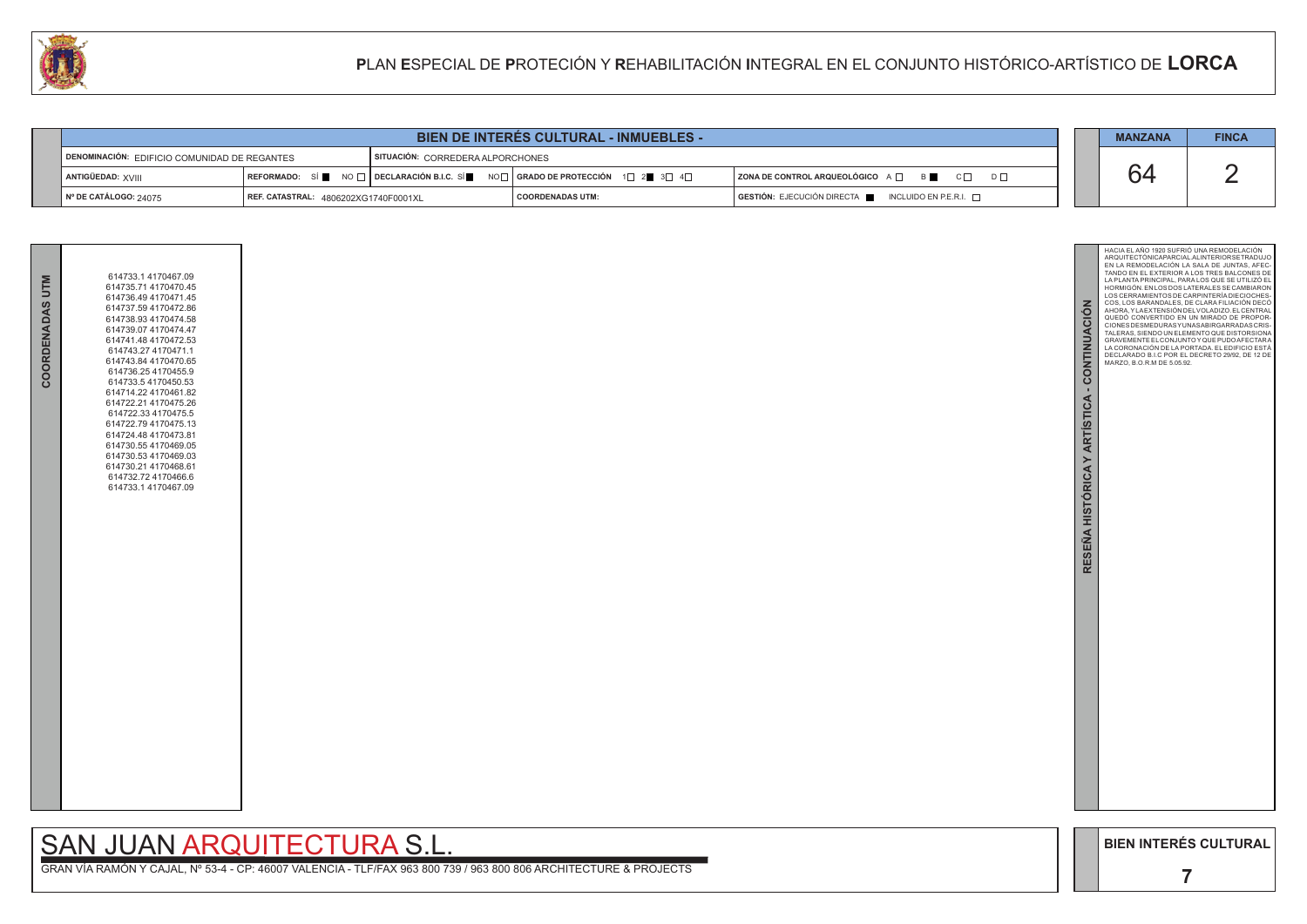

**Contract Contract** 

GRAN VÍA RAMÓN Y CAJAL, Nº 53-4 - CP: 46007 VALENCIA - TLF/FAX 963 800 739 / 963 800 806 ARCHITECTURE & PROJECTS



| <b>CAN</b> |                                        |                 | <b>PLAN ESPECIAL DE PROTECIÓN Y REHABILITACIÓN INTEGRAL EN EL CONJUNTO HISTÓRICO-ARTÍSTICO DE LORCA</b>                                                                                   |                         |  |                                                     |  |  |              |  |
|------------|----------------------------------------|-----------------|-------------------------------------------------------------------------------------------------------------------------------------------------------------------------------------------|-------------------------|--|-----------------------------------------------------|--|--|--------------|--|
|            |                                        |                 |                                                                                                                                                                                           |                         |  |                                                     |  |  |              |  |
|            | BIEN DE INTERÉS CULTURAL - INMUEBLES - |                 |                                                                                                                                                                                           |                         |  |                                                     |  |  | <b>FINCA</b> |  |
|            | DENOMINACIÓN: PORCHE DE SAN ANTONIO    |                 | SITUACIÓN: GIGANTE, ZAPATERÍA                                                                                                                                                             |                         |  |                                                     |  |  |              |  |
|            | ANTIGÜEDAD: XIII                       |                 | $\mid$ REFORMADO: $\;$ SÍ $\blacksquare$ $\;$ NO $\Box$ $\mid$ DECLARACIÓN B.I.C. SÍ $\blacksquare$ NO $\Box$ $\mid$ GRADO DE PROTECCIÓN $\;$ 1 $\Box$ 2 $\blacksquare$ 3 $\Box$ 4 $\Box$ |                         |  | ZONA DE CONTROL ARQUEOLÓGICO A □ B B C □ D □        |  |  | 34           |  |
|            | │ Nº DE CATÁLOGO:                      | REF. CATASTRAL: |                                                                                                                                                                                           | <b>COORDENADAS UTM:</b> |  | GESTIÓN: EJECUCIÓN DIRECTA ■ INCLUIDO EN P.E.R.I. □ |  |  |              |  |

| COORDENADAS UTM | 614838.6520 4171002.2085<br>614839.0301 4171015.3045<br>614838.4211 4171023.4216<br>614845.1455 4171024.1719<br>614845.7545 4171016.0548<br>614841.8735 4171015.6218<br>614842.8410 4171002.7248<br>614840.1620 4171002.2090<br>614838.6920 4171002.2185<br>614838.6520 4171002.2085 |  |
|-----------------|--------------------------------------------------------------------------------------------------------------------------------------------------------------------------------------------------------------------------------------------------------------------------------------|--|
|                 |                                                                                                                                                                                                                                                                                      |  |
|                 |                                                                                                                                                                                                                                                                                      |  |
|                 |                                                                                                                                                                                                                                                                                      |  |
|                 |                                                                                                                                                                                                                                                                                      |  |
|                 |                                                                                                                                                                                                                                                                                      |  |
|                 |                                                                                                                                                                                                                                                                                      |  |
|                 |                                                                                                                                                                                                                                                                                      |  |
|                 |                                                                                                                                                                                                                                                                                      |  |

# SAN JUAN ARQUITECTURA S.L.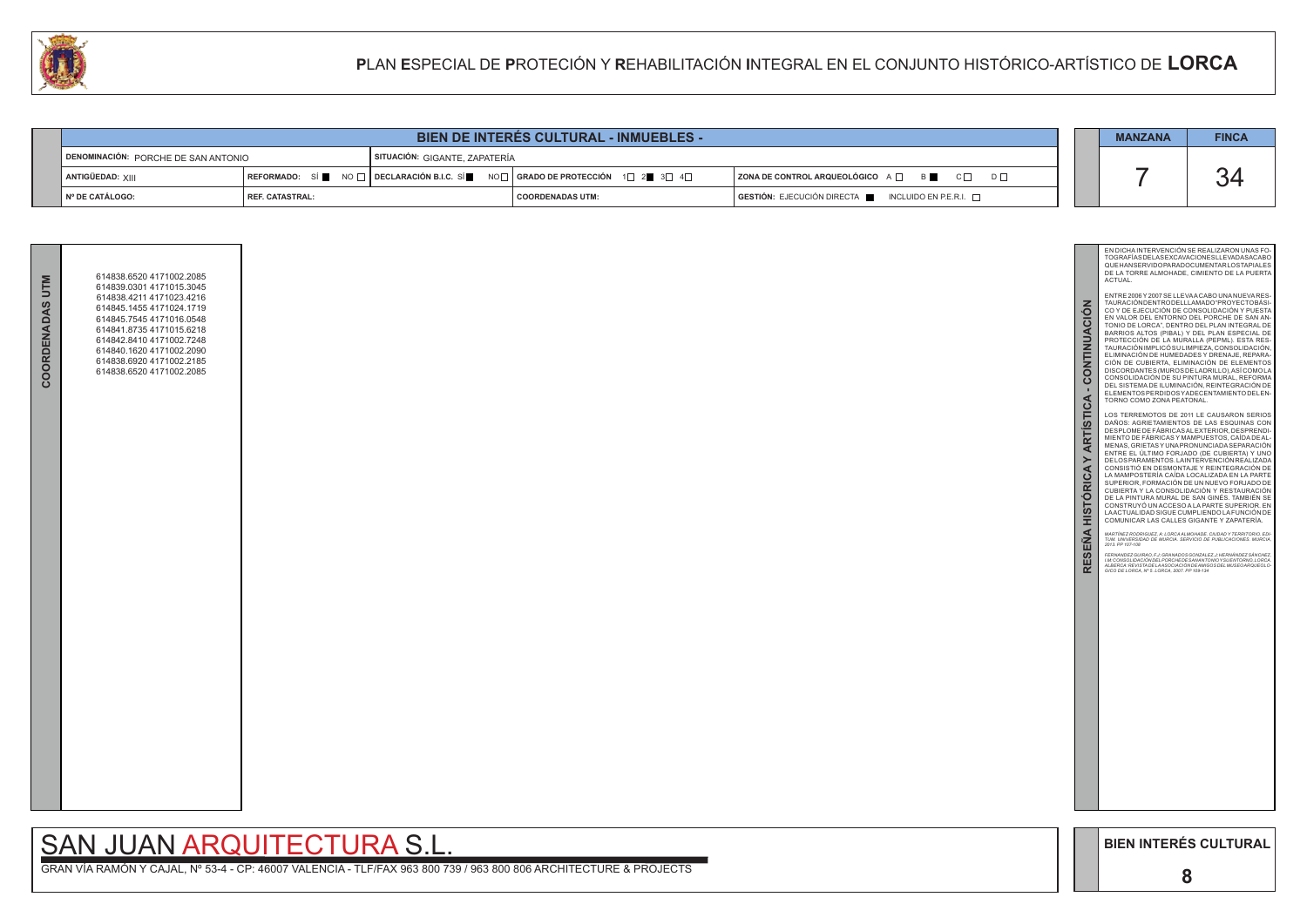**9**

# SAN JUAN ARQUITECTURA S.L.

GRAN VÍA RAMÓN Y CAJAL, Nº 53-4 - CP: 46007 VALENCIA - TLF/FAX 963 800 739 / 963 800 806 ARCHITECTURE & PROJECTS

|                                     |                                      | <b>MANZANA</b>                                                                                           | <b>FINCA</b>                                                           |  |                |  |  |
|-------------------------------------|--------------------------------------|----------------------------------------------------------------------------------------------------------|------------------------------------------------------------------------|--|----------------|--|--|
| DENOMINACIÓN: TORREÓN DE LA MURALLA |                                      | SITUACIÓN: ROJANO, PÓSITO Y RAMÍREZ                                                                      |                                                                        |  |                |  |  |
| ANTIGÜEDAD: <sub>XIV</sub>          |                                      | REFORMADO: SÍ NO $\Box$ DECLARACIÓN B.I.C. SÍ NO $\Box$ GRADO DE PROTECCIÓN 1 $\Box$ 2 3 $\Box$ 4 $\Box$ | ZONA DE CONTROL ARQUEOLÓGICO A □ B C □ D □                             |  | $\Omega$<br>UU |  |  |
| l № DE CATÁLOGO:                    | REF. CATASTRAL: 4609904XG1740H0001UF | <b>COORDENADAS UTM:</b>                                                                                  | $GESTIÓN: EJECUCIÓN DIRECTA \blacksquare INCLUIDO EN P.E.R.I. \square$ |  |                |  |  |



| <b>COORDENADAS UTM</b> | 614566.28 4170709.11<br>614566.21 4170709.25<br>614565.72 4170712.69<br>614565.69 4170712.73<br>614567.46 4170713.67<br>614570.39 4170715.17<br>614572.56 4170711.91<br>614571.62 4170711.4<br>614573.64 4170706.87<br>614568.96 4170704.42<br>614566.3 4170709.09<br>614566.28 4170709.11 |  |
|------------------------|--------------------------------------------------------------------------------------------------------------------------------------------------------------------------------------------------------------------------------------------------------------------------------------------|--|
|                        |                                                                                                                                                                                                                                                                                            |  |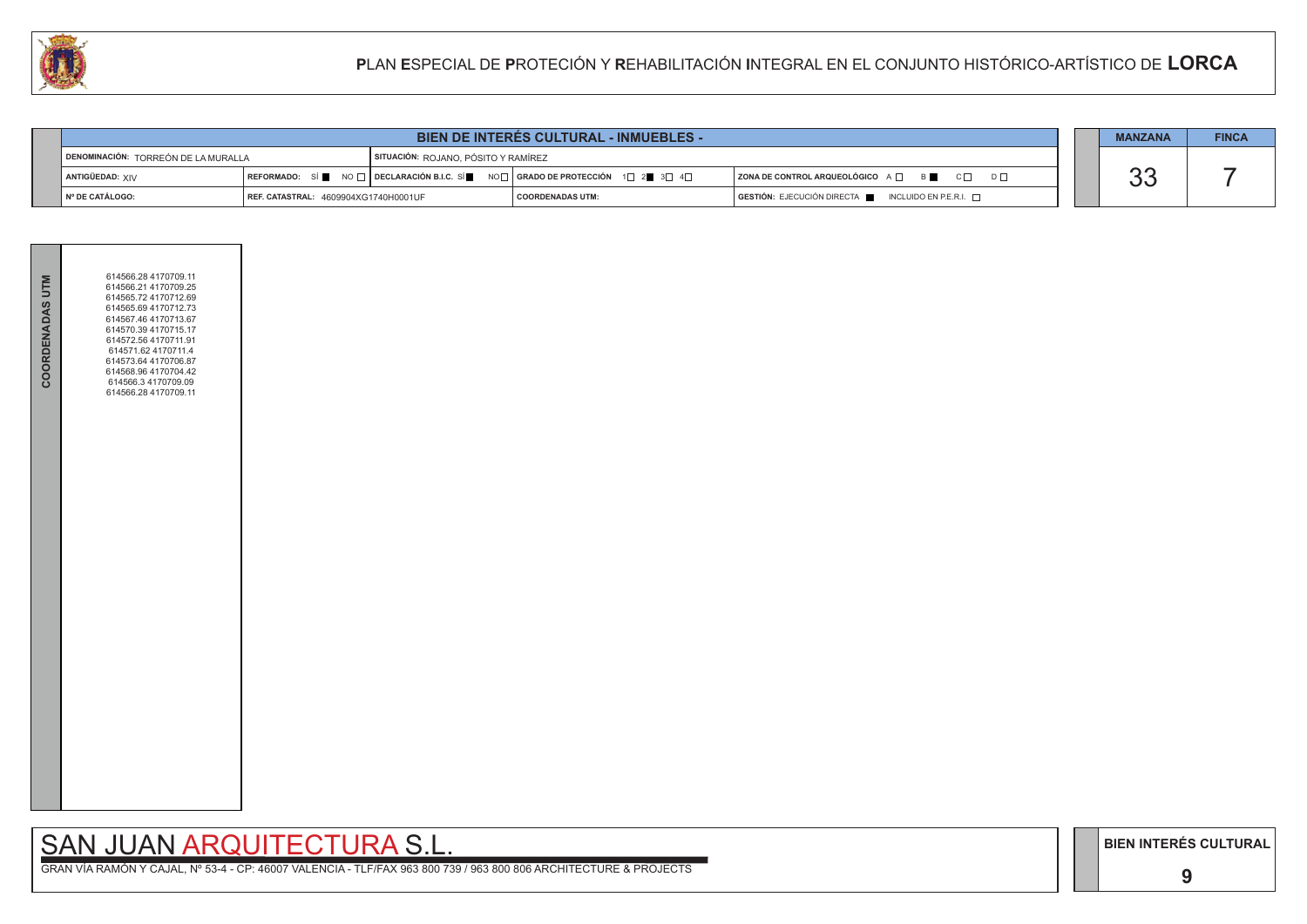#### **10**

# SAN JUAN ARQUITECTURA S.L.

GRAN VÍA RAMÓN Y CAJAL, Nº 53-4 - CP: 46007 VALENCIA - TLF/FAX 963 800 739 / 963 800 806 ARCHITECTURE & PROJECTS



| 44                    |                                                                |                                                                                                   |                                           |  | PLAN ESPECIAL DE PROTECIÓN Y REHABILITACIÓN INTEGRAL EN EL CONJUNTO HISTÓRICO-ARTÍSTICO DE LORCA |  |  |              |
|-----------------------|----------------------------------------------------------------|---------------------------------------------------------------------------------------------------|-------------------------------------------|--|--------------------------------------------------------------------------------------------------|--|--|--------------|
|                       |                                                                |                                                                                                   |                                           |  |                                                                                                  |  |  |              |
|                       | <b>BIEN DE INTERÉS CULTURAL - INMUEBLES -</b>                  |                                                                                                   |                                           |  |                                                                                                  |  |  | <b>FINCA</b> |
|                       | DENOMINACIÓN: MURALLA DE LA CIUDAD EN CALLE RAMBLA Y LOS POZOS |                                                                                                   | SITUACIÓN: CALLE RAMBLA Y CALLE LOS POZOS |  |                                                                                                  |  |  |              |
| ANTIGÜEDAD: XII       |                                                                | REFORMADO: SÍ NO $\Box$ DECLARACIÓN B.I.C. SÍ NO $\Box$ GRADO DE PROTECCIÓN 1 2 $\Box$ 3 4 $\Box$ |                                           |  | ZONA DE CONTROL ARQUEOLÓGICO A $\Box$ B $\Box$ C $\Box$ D $\Box$                                 |  |  |              |
| N° DE CATÁLOGO: 24076 | <b>REF. CATASTRAL:</b>                                         |                                                                                                   | <b>COORDENADAS UTM:</b>                   |  | GESTIÓN: EJECUCIÓN DIRECTA   INCLUIDO EN P.E.R.I.                                                |  |  |              |

|             | 614824.87 4171085.83                         | 614832.08 4171120.29                         |                      |                      |
|-------------|----------------------------------------------|----------------------------------------------|----------------------|----------------------|
| <b>NLLN</b> | 614826.17 4171086.21                         | 614833.37 4171119.38                         |                      |                      |
|             | 614841.65 4171096.25                         | 614833.99 4171118.94                         |                      | 5013001XG1751C0001PD |
|             | 614844.2 4171097.91                          | 614837.38 4171116.52                         |                      | 5013024XG1751C0001WD |
|             | 614843.31 4171100.71                         | 614841.34 4171113.69                         |                      | 5013021XG1751C0001ZD |
|             | 614845.36 4171103.22                         | 614841.92 4171113.28                         |                      | 5013022XG1751C0001UD |
|             | 614841.65 4171106.28                         | 614842.59 4171112.84                         |                      | 5013013XG1751C0001XD |
|             | 614839.85 4171103.45<br>614839.95 4171102.99 | 614849.77 4171108.62<br>614850.62 4171108.12 |                      |                      |
|             | 614836.12 4171105.54                         | 614856.07 4171104.91                         |                      |                      |
|             | 614836.07 4171105.57                         | 614857.53 4171104.05                         |                      |                      |
| COORDENADAS | 614832.06 4171108.26                         | 614864.67 4171099.85                         | REFERENCIA CATASTRAL |                      |
|             | 614828.59 4171110.6                          | 614865.23 4171099.51                         |                      |                      |
|             | 614822.62 4171101.95                         | 614860.93 4171093.39                         |                      |                      |
|             | 614777.84 4171130.73                         | 614858.154171089.96                          |                      |                      |
|             | 614781.26 4171135.99                         | 614856.42 4171091.42                         |                      |                      |
|             | 614778.49 4171137.83                         | 614847.58 4171098.91                         |                      |                      |
|             | 614778.07 4171138.11                         | 614844.49 4171097.01                         |                      |                      |
|             | 614774.88 4171140.07                         | 614846.24171091.2                            |                      |                      |
|             | 614771.55 4171142.23                         | 614848.02 4171083.31                         |                      |                      |
|             | 614766.44 4171145.58                         | 614851.08 4171085.28                         |                      |                      |
|             | 614765.63 4171146.11                         | 614854.02 4171087.13                         |                      |                      |
|             | 614763.37 4171147.24                         | 614856.56 4171085.29                         |                      |                      |
|             | 614761.46 4171144.15                         | 614857.23 4171084.87                         |                      |                      |
|             | 614760.38 4171141.46                         | 614858.46 4171085.71                         |                      |                      |
|             | 614753.35 4171145.92                         | 614860.52 4171087.7                          |                      |                      |
|             | 614747.97 4171150.61                         | 614862.14 4171089.69                         |                      |                      |
|             | 614740.43 4171156.31                         | 614865.06 4171093.3                          |                      |                      |
|             | 614740.12 4171158.88                         | 614869.47 4171088.76                         |                      |                      |
|             | 614743.56 4171159.29                         | 614870.1 4171089.4                           |                      |                      |
|             | 614753.35 4171158.6                          | 614872.46 4171091.83                         |                      |                      |
|             | 614762.78 4171156.62                         | 614874.06 4171089.56                         |                      |                      |
|             | 614763.94 4171156.07                         | 614880.53 4171083.09                         |                      |                      |
|             | 614766.64 4171155.25                         | 614880.53 4171077.27                         |                      |                      |
|             | 614771.78 4171153.77                         | 614880.03 4171076.95                         |                      |                      |
|             | 614772.11 4171153.59                         | 614878.64 4171076.15                         |                      |                      |
|             | 614787.04 4171149.87                         | 614876.14 4171074.7                          |                      |                      |
|             | 614791.37 4171148.8                          | 614872.79 4171072.77                         |                      |                      |
|             | 614797.29 4171146.95                         | 614840.43 4171051.73                         |                      |                      |
|             | 614798.96 4171146.35                         | 614839.17 4171058.7                          |                      |                      |
|             | 614801.8 4171145.1                           | 614838.87 4171059.7                          |                      |                      |
|             | 614804.51 4171143.61                         | 614837.36 4171063.35                         |                      |                      |
|             | 614805.95 4171142.69                         | 614836.054171066.09                          |                      |                      |
|             | 614807.08 4171141.89                         | 614835.12 4171067.81                         |                      |                      |
|             | 614809.54171139.95                           | 614831.47 4171074.15                         |                      |                      |
|             | 614811.73 4171137.81                         | 614828.88 4171078.77                         |                      |                      |
|             | 614816.61 4171133.7                          | 614827.19 4171081.81                         |                      |                      |
|             | 614820.37 4171130.1                          | 614825.22 4171085.09                         |                      |                      |
|             | 614822.94 4171127.64<br>614824.05 4171126.66 | 614824.87 4171085.83                         |                      |                      |
|             |                                              |                                              |                      |                      |
|             |                                              |                                              |                      |                      |
|             |                                              |                                              |                      |                      |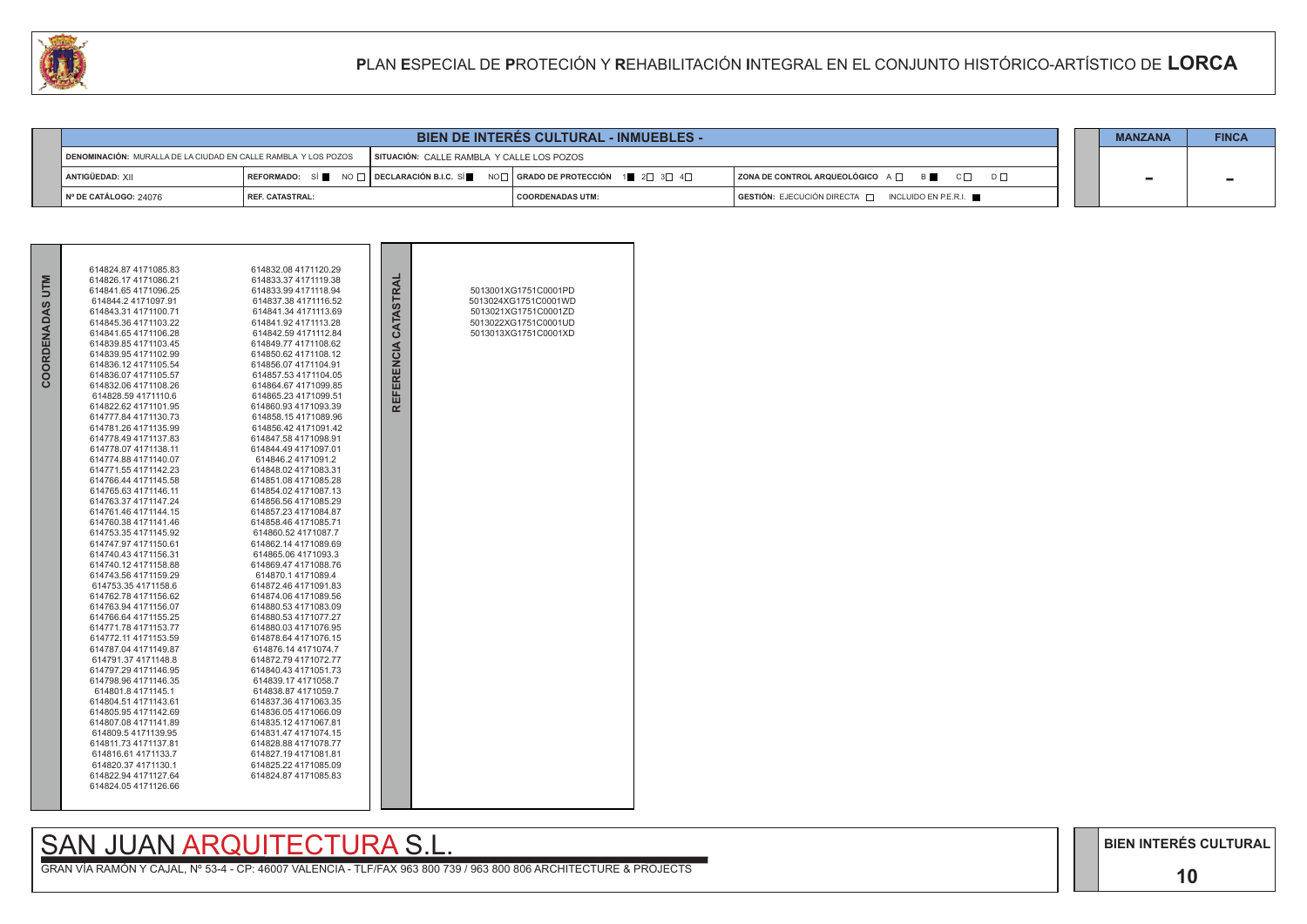GRAN VÍA RAMÓN Y CAJAL, Nº 53-4 - CP: 46007 VALENCIA - TLF/FAX 963 800 739 / 963 800 806 ARCHITECTURE & PROJECTS





| <b>CAN</b> |                                               |                        | PLAN ESPECIAL DE PROTECIÓN Y REHABILITACIÓN INTEGRAL EN EL CONJUNTO HISTÓRICO-ARTÍSTICO DE LORCA                                                                     |                         |  |                                                             |  |                |              |  |
|------------|-----------------------------------------------|------------------------|----------------------------------------------------------------------------------------------------------------------------------------------------------------------|-------------------------|--|-------------------------------------------------------------|--|----------------|--------------|--|
|            |                                               |                        |                                                                                                                                                                      |                         |  |                                                             |  |                |              |  |
|            | <b>BIEN DE INTERES CULTURAL - INMUEBLES -</b> |                        |                                                                                                                                                                      |                         |  |                                                             |  | <b>MANZANA</b> | <b>FINCA</b> |  |
|            | DENOMINACIÓN: MURALLA DE LA CIUDAD MANZANA 7  |                        | SITUACIÓN: TRASERAS CALLE CAVA                                                                                                                                       |                         |  |                                                             |  |                |              |  |
|            | ANTIGÜEDAD: XII                               |                        | REFORMADO: SÍ $\blacksquare$ NO $\square$ DECLARACIÓN B.I.C. SÍ $\blacksquare$ NO $\square$ GRADO DE PROTECCIÓN 1 $\blacksquare$ 2 $\square$ 3 $\square$ 4 $\square$ |                         |  | <b>ZONA DE CONTROL ARQUEOLÓGICO</b> A □ B B C □<br>$D \Box$ |  |                |              |  |
|            | Nº DE CATÁLOGO:                               | <b>REF. CATASTRAL:</b> |                                                                                                                                                                      | <b>COORDENADAS UTM:</b> |  | GESTIÓN: EJECUCIÓN DIRECTA ■ INCLUIDO EN P.E.R.I. □         |  |                |              |  |

| <b>NILD</b><br>COORDENADAS | 614764.4094 4170896.8793<br>614767.4038 4170901.9056<br>614774.6274 4170898.0306<br>614776.4994 4170901.4789<br>614772.2858 4170907.4511<br>614781.1266 4170918.6671<br>614784.2292 4170925.7669<br>614788.7048 4170922.2331<br>614793.7934 4170927.8744<br>614789.9558 4170930.9060<br>614792.4674 4170932.9990<br>614801.1726 4170941.6601<br>614803.8701 4170937.8671<br>614810.6577 4170942.9923<br>614803.2988 4170951.7392<br>614823.7213 4170970.4297<br>614831.4078 4170974.3214<br>614834.1746 4170978.1376<br>614833.6145 4170978.4671<br>614830.1099 4170980.5286<br>614833.3631 4170988.1977<br>614836.9303 4170995.2281<br>614840.5796 4170997.6321<br>614843.9541 4170999.2390<br>614842.5021 4171002.4242<br>614846.5899 4170998.2790<br>614841.5644 4170995.8859<br>614838.4737 4170993.8499<br>614835.1809 4170987.3603<br>614832.6789 4170981.3378<br>614837.0857 4170978.7456<br>614831.9752 4170971.6966<br>614828.2786 4170973.8019<br>614825.2617 4170969.1283<br>614806.0642 4170951.5588<br>614813.5453 4170942.6667<br>614803.4329 4170935.0309<br>614800.9104 4170938.5779<br>614793.8156 4170931.5190<br>614793.1297 4170930.9475<br>614788.9582 4170919.4849<br>614785.0240 4170922.5911<br>614782.8564 4170917.6309<br>614774.7802 4170907.3849<br>614778.8499 4170901.6167<br>614775.4356 4170895.3274<br>614768.1433 4170899.2393<br>614766.1276 4170895.8557<br>614764.4094 4170896.8793 |  | RAL<br>55<br><b>CATA:</b><br>ENCIA<br>$\alpha$<br>回<br>叵<br><b>RE</b> | 4811501XG1741B0001SM, 4811531XG1741B0001JM<br>4811530XG1741B0001IM, 4811529XG1741B0001EM<br>4811528XG1741B0001JM, 4811527XG1741B0001IM<br>4811526XG1741B0001XM, 4811526XG1741B0002MQ<br>4811526XG1741B0003QW, 4811526XG1741B0004WE<br>4811525XG1741B0001DM, 4811524XG1741B0001RM<br>4811523XG1741B0001KM, 4811522XG1741B0001OM<br>4811521XG1741B0001MM, 4811520XG1741B0001FM<br>4811519XG1741B0001OM, 4811532XG1741B0001EM<br>4811532XG1741B0002RQ.4811532XG1741B0003TW<br>4811532XG1741B0004YE, 4811532XG1741B0005UR<br>4811532XG1741B0006IT, 4811532XG1741B0007OY<br>4811532XG1741B0008PU, 4811532XG1741B0009AI<br>4811532XG1741B0010OY, 4811515XG1741B0001LM<br>4811515XG1741B0002BQ, 4811515XG1741B0003ZW<br>4811515XG1741B0004XE, 4811514XG1741B0001PM<br>4811513XG1741B0001QM, 4811512XG1741B0001GM<br>4811511XG1741B0001YM, 4811509XG1741B0001GM<br>4811509XG1741B0002HQ.4811509XG1741B0003JW<br>4811509XG1741B0004KE, 4811509XG1741B0005LR<br>4811509XG1741B0006BT, 4811509XG1741B0007ZY<br>4811509XG1741B0008XU, 4811509XG1741B0009MI<br>4811508XG1741B0001YM, 4811507XG1741B0001BM<br>4811506XG1741B0001AM, 4811505XG1741B0001WM<br>4811504XG1741B0001HM, 4811504XG1741B0002JQ<br>4811504XG1741B0003KW, 4811503XG1741B0001UM<br>4811502XG1741B0001ZM |  |
|----------------------------|--------------------------------------------------------------------------------------------------------------------------------------------------------------------------------------------------------------------------------------------------------------------------------------------------------------------------------------------------------------------------------------------------------------------------------------------------------------------------------------------------------------------------------------------------------------------------------------------------------------------------------------------------------------------------------------------------------------------------------------------------------------------------------------------------------------------------------------------------------------------------------------------------------------------------------------------------------------------------------------------------------------------------------------------------------------------------------------------------------------------------------------------------------------------------------------------------------------------------------------------------------------------------------------------------------------------------------------------------------------------------------------------------------------------------|--|-----------------------------------------------------------------------|----------------------------------------------------------------------------------------------------------------------------------------------------------------------------------------------------------------------------------------------------------------------------------------------------------------------------------------------------------------------------------------------------------------------------------------------------------------------------------------------------------------------------------------------------------------------------------------------------------------------------------------------------------------------------------------------------------------------------------------------------------------------------------------------------------------------------------------------------------------------------------------------------------------------------------------------------------------------------------------------------------------------------------------------------------------------------------------------------------------------------------------------------------------------------------------------------------------------------------------------------------------|--|
|----------------------------|--------------------------------------------------------------------------------------------------------------------------------------------------------------------------------------------------------------------------------------------------------------------------------------------------------------------------------------------------------------------------------------------------------------------------------------------------------------------------------------------------------------------------------------------------------------------------------------------------------------------------------------------------------------------------------------------------------------------------------------------------------------------------------------------------------------------------------------------------------------------------------------------------------------------------------------------------------------------------------------------------------------------------------------------------------------------------------------------------------------------------------------------------------------------------------------------------------------------------------------------------------------------------------------------------------------------------------------------------------------------------------------------------------------------------|--|-----------------------------------------------------------------------|----------------------------------------------------------------------------------------------------------------------------------------------------------------------------------------------------------------------------------------------------------------------------------------------------------------------------------------------------------------------------------------------------------------------------------------------------------------------------------------------------------------------------------------------------------------------------------------------------------------------------------------------------------------------------------------------------------------------------------------------------------------------------------------------------------------------------------------------------------------------------------------------------------------------------------------------------------------------------------------------------------------------------------------------------------------------------------------------------------------------------------------------------------------------------------------------------------------------------------------------------------------|--|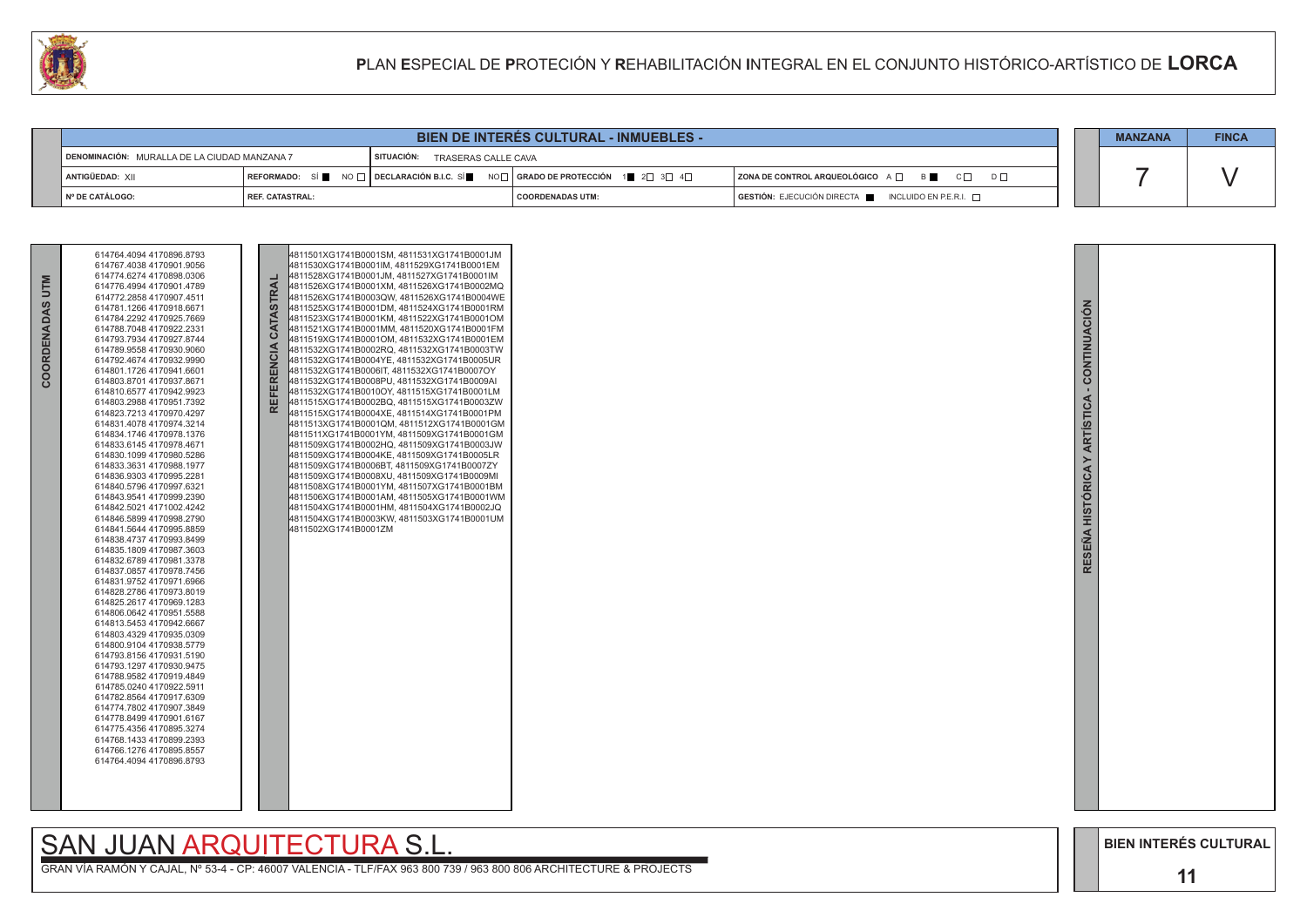GRAN VÍA RAMÓN Y CAJAL, Nº 53-4 - CP: 46007 VALENCIA - TLF/FAX 963 800 739 / 963 800 806 ARCHITECTURE & PROJECTS



|                                              |                        |                                                                                                          | <b>MANZANA</b>     | <b>FINCA</b> |                                                                        |  |  |  |
|----------------------------------------------|------------------------|----------------------------------------------------------------------------------------------------------|--------------------|--------------|------------------------------------------------------------------------|--|--|--|
| DENOMINACIÓN: MURALLA DE LA CIUDAD MANZANA 9 |                        | <sup>I</sup> SITUACIÓN:<br>TRASERAS CALLE CAVA                                                           |                    |              |                                                                        |  |  |  |
| ANTIGÜEDAD: XII                              |                        | REFORMADO: SÍ NO $\Box$ DECLARACIÓN B.I.C. SÍ NO $\Box$ GRADO DE PROTECCIÓN 1 2 $\Box$ 3 $\Box$ 4 $\Box$ |                    |              | ZONA DE CONTROL ARQUEOLÓGICO A □ B B C □ D □                           |  |  |  |
| │ Nº DE CATÁLOGO:                            | <b>REF. CATASTRAL:</b> |                                                                                                          | I COORDENADAS UTM: |              | $GESTIÓN: EJECUCIÓN DIRECTA \blacksquare INCLUIDO EN P.E.R.I. \square$ |  |  |  |

| <b>COORDENADAS UTM</b> | 614841.28, 4170953.41<br>614834.10, 4170938.98<br>614839.76, 4170937.13<br>614845.92, 4170953.42<br>614841.28, 4170953.41 | REFERENCIA CATASTRAL | 4911724XG1741B0001RM<br>4911723XG1741B0001KM<br>4911702XG1741B0001ZM<br>4911722XG1741B0001OM |  |
|------------------------|---------------------------------------------------------------------------------------------------------------------------|----------------------|----------------------------------------------------------------------------------------------|--|
|                        |                                                                                                                           |                      |                                                                                              |  |
|                        |                                                                                                                           |                      |                                                                                              |  |

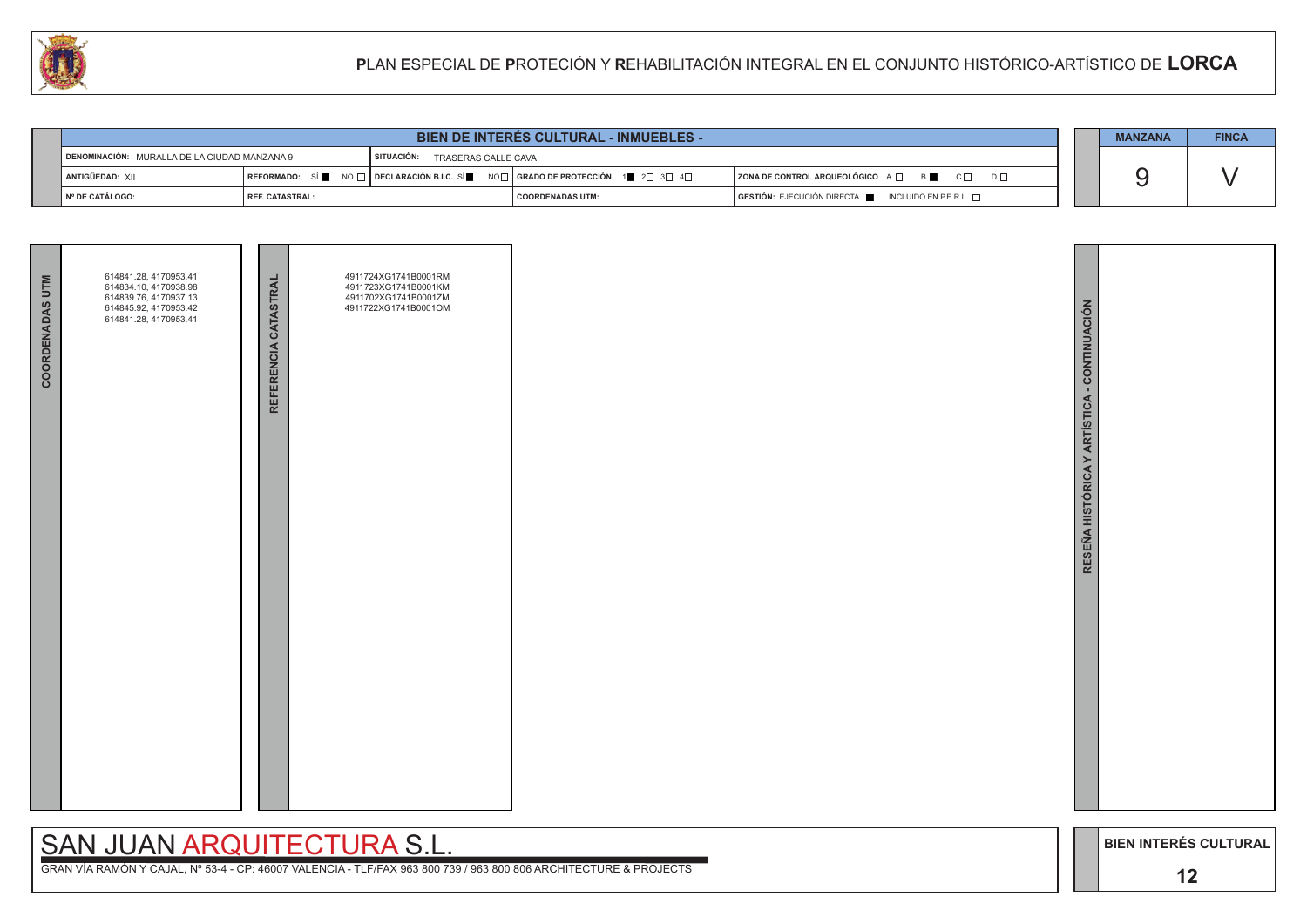## SAN JUAN ARQUITECTURA S.L.

GRAN VÍA RAMÓN Y CAJAL, Nº 53-4 - CP: 46007 VALENCIA - TLF/FAX 963 800 739 / 963 800 806 ARCHITECTURE & PROJECTS

|                                                                       | <b>BIEN DE INTERES CULTURAL - INMUEBLES -</b> |  |                                                                                                                                                       |                                                                                      |  |  |  |
|-----------------------------------------------------------------------|-----------------------------------------------|--|-------------------------------------------------------------------------------------------------------------------------------------------------------|--------------------------------------------------------------------------------------|--|--|--|
| DENOMINACIÓN: MURALLA DE LA CIUDAD -C.MADRES MERCEDARIAS   SITUACIÓN: |                                               |  | TRASERAS CALLE CAVA - TRASERAS ZAPATERÍA                                                                                                              |                                                                                      |  |  |  |
| ANTIGÜEDAD: XII                                                       |                                               |  | REFORMADO: SÍ $\blacksquare$ NO $\Box$ DECLARACIÓN B.I.C. SÍ $\blacksquare$ NO $\Box$ GRADO DE PROTECCIÓN 1 $\blacksquare$ 2 $\Box$ 3 $\Box$ 4 $\Box$ | ZONA DE CONTROL ARQUEOLÓGICO A □ B C □ D □                                           |  |  |  |
| Nº DE CATÁLOGO: 24076                                                 | <b>I REF. CATASTRAL:</b>                      |  | <b>COORDENADAS UTM:</b>                                                                                                                               | $\overline{)}$ GESTIÓN: EJECUCIÓN DIRECTA $\overline{)}$ INCLUIDO EN P.E.R.I. $\Box$ |  |  |  |

| <b>COORDENADAS UTM</b> | 614764.93 4170895.76<br>614764.93 4170896.23<br>614756.36 4170900.00<br>614721.04 4170845.21<br>614736.21 4170834.93<br>614755.70 4170819.42<br>614759.87 4170825.96<br>614764.35 4170835.56<br>614767.28 4170845.73<br>614771.23 4170859.68<br>614780.77 4170880.08<br>614779.93 4170880.74<br>614775.46 4170882.92<br>614774.95 4170881.67<br>614763.87 4170886.94<br>614766.19 4170890.56<br>614763.14 4170893.11<br>614764.93 4170895.76 |  |
|------------------------|----------------------------------------------------------------------------------------------------------------------------------------------------------------------------------------------------------------------------------------------------------------------------------------------------------------------------------------------------------------------------------------------------------------------------------------------|--|
|                        |                                                                                                                                                                                                                                                                                                                                                                                                                                              |  |

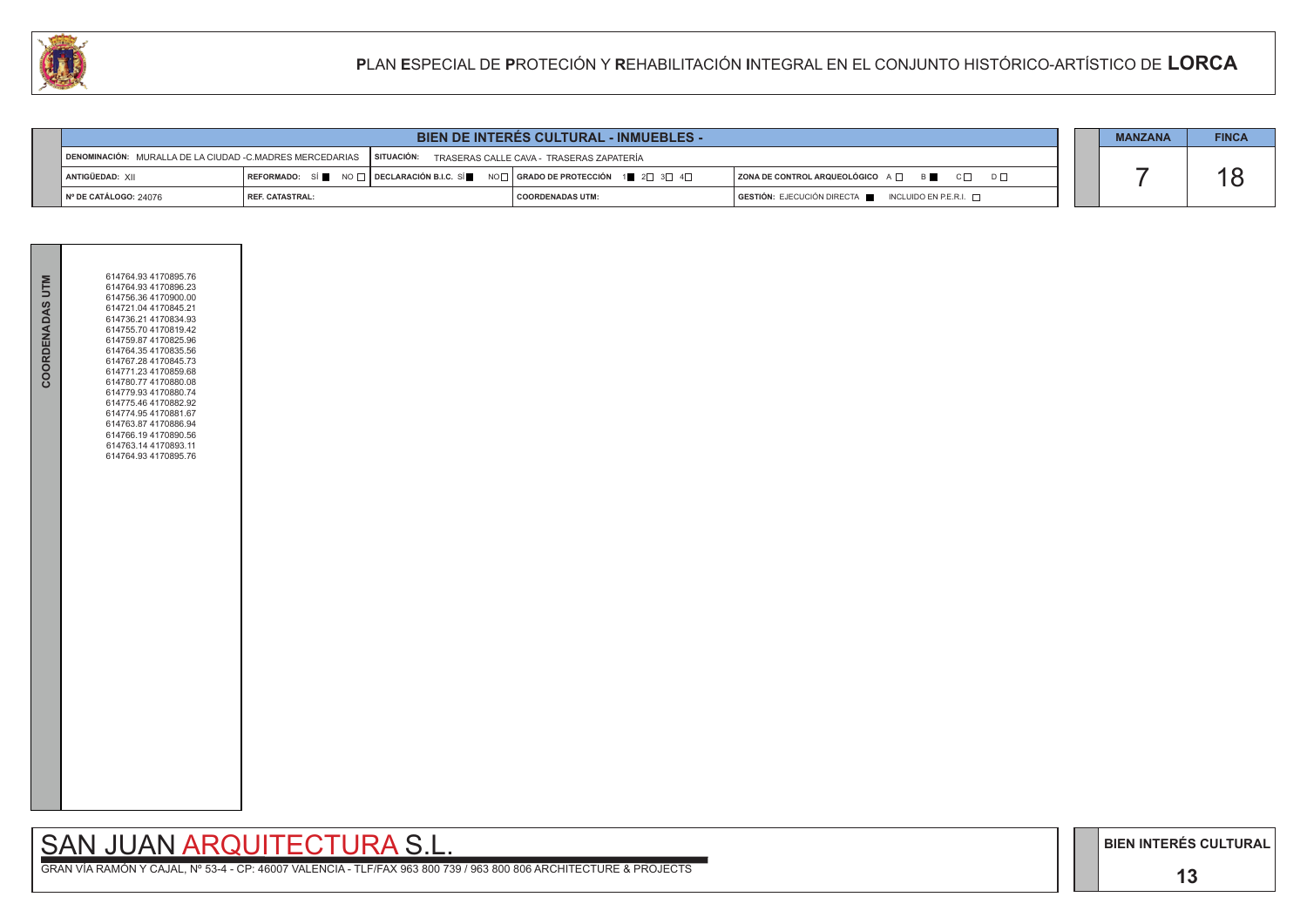GRAN VÍA RAMÓN Y CAJAL, Nº 53-4 - CP: 46007 VALENCIA - TLF/FAX 963 800 739 / 963 800 806 ARCHITECTURE & PROJECTS



| <b>BIEN DE INTERES CULTURAL - INMUEBLES -</b>                                                                 |                                                                                                                                                       |  |  |                         |  |                                                          | <b>MANZANA</b> | <b>FINCA</b> |
|---------------------------------------------------------------------------------------------------------------|-------------------------------------------------------------------------------------------------------------------------------------------------------|--|--|-------------------------|--|----------------------------------------------------------|----------------|--------------|
| SITUACIÓN: DE CALLE ROJO A COLEGIATA SAN PATRICIO<br>DENOMINACIÓN: MURALLA DE LA CIUDAD - ANTIGUO C. PURÍSIMA |                                                                                                                                                       |  |  |                         |  |                                                          |                |              |
| ANTIGÜEDAD: XII                                                                                               | REFORMADO: SÍ $\blacksquare$ NO $\Box$ DECLARACIÓN B.I.C. SÍ $\blacksquare$ NO $\Box$ GRADO DE PROTECCIÓN 1 $\blacksquare$ 2 $\Box$ 3 $\Box$ 4 $\Box$ |  |  |                         |  | ZONA DE CONTROL ARQUEOLÓGICO A □ B C □ D □               |                |              |
| $\vert$ N° DE CATÁLOGO: 24076                                                                                 | I REF. CATASTRAL:                                                                                                                                     |  |  | <b>COORDENADAS UTM:</b> |  | $GESTIÓN: EJECUCIÓN DIRECTA$ INCLUIDO EN P.E.R.I. $\Box$ |                |              |

| COORDENADAS UTM | 614718.12 4170842.34<br>614709.36 4170826.08<br>614694.93 4170808.92<br>614681.21 4170800.24<br>614689.98 4170799.31<br>614694.87 4170796.43<br>614698.77 4170796.01<br>614704.03 4170800.80<br>614706.17 4170799.88<br>614707.86 4170797.55<br>614707.20 4170793.77<br>614704.27 4170791.97<br>614701.96 4170788.05<br>614704.30 4170781.36<br>614705.94 4170782.45<br>614711.75 4170773.34<br>614722.76 4170781.15<br>614729.30 4170787.01<br>614753.74 4170815.62<br>614738.784170828.49<br>614733.04 4170833.00<br>614718.12 4170842.34 | REFERENCIA CATASTRAL | 4810001XG1741B0001PM<br>4810001XG1741B0002AQ<br>4810002XG1741B0001LM<br>4810002XG1741B0002BQ<br>4810002XG1741B0003ZW<br>4810002XG1741B0004XE<br>4810003XG1741B0001TM<br>4810004XG1741B0001FM<br>4810004XG1741B0002GQ<br>4810004XG1741B0003HW<br>4810005XG1741B0001MM<br>4810005XG1741B0002QQ<br>4810005XG1741B0003WW<br>4810005XG1741B0004EE<br>4810006XG1741B0001OM<br>4810026XG1741B0001BM<br>4810027XG1741B0002UQ<br>4810027XG1741B0003IW<br>4810027XG1741B0004OE<br>4810027XG1741B0005PR<br>4810027XG1741B0006AT<br>4810027XG1741B0007SY<br>4810027XG1741B0008DU<br>4810027XG1741B0009FI<br>4810027XG1741B0010SY<br>4810027XG1741B0011DU<br>4810027XG1741B0012FI<br>4810027XG1741B0013GO<br>4810027XG1741B0014HP<br>4810027XG1741B0015JA<br>4810027XG1741B0016KS<br>4810027XG1741B0017LD<br>4810027XG1741B0018BF<br>4810027XG1741B0019ZG<br>4810027XG1741B0020LD<br>4810027XG1741B0021BF<br>4810027XG1741B0022ZG<br>4810027XG1741B0023XH<br>4810027XG1741B0024MJ<br>4810027XG1741B0025QK<br>4810027XG1741B0026WL<br>4810027XG1741B0027EB<br>4810027XG1741B0028RZ |  |
|-----------------|---------------------------------------------------------------------------------------------------------------------------------------------------------------------------------------------------------------------------------------------------------------------------------------------------------------------------------------------------------------------------------------------------------------------------------------------------------------------------------------------------------------------------------------------|----------------------|----------------------------------------------------------------------------------------------------------------------------------------------------------------------------------------------------------------------------------------------------------------------------------------------------------------------------------------------------------------------------------------------------------------------------------------------------------------------------------------------------------------------------------------------------------------------------------------------------------------------------------------------------------------------------------------------------------------------------------------------------------------------------------------------------------------------------------------------------------------------------------------------------------------------------------------------------------------------------------------------------------------------------------------------------------------------|--|

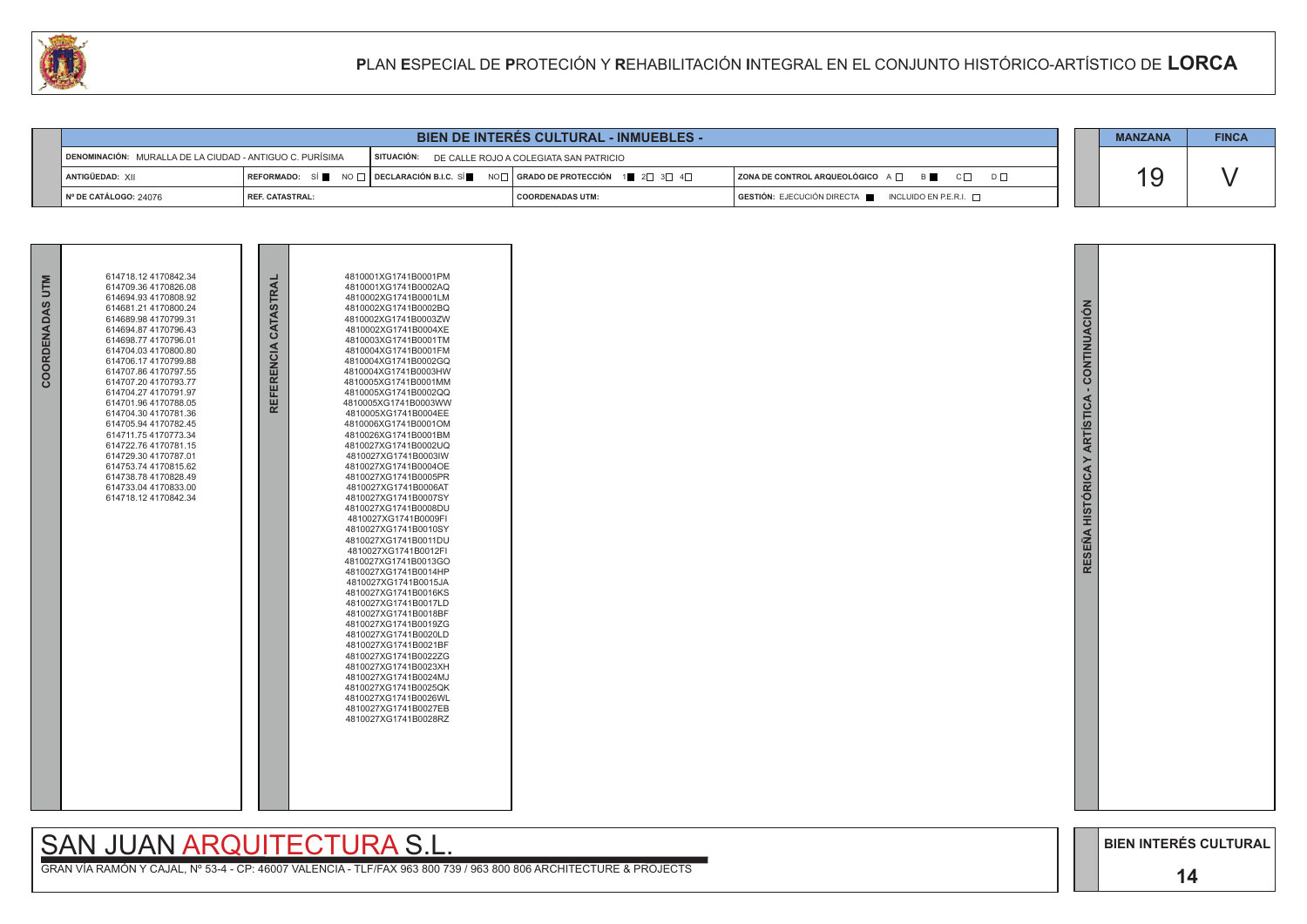GRAN VÍA RAMÓN Y CAJAL, Nº 53-4 - CP: 46007 VALENCIA - TLF/FAX 963 800 739 / 963 800 806 ARCHITECTURE & PROJECTS

|  | <b>MANZANA</b> | <b>FINCA</b> |
|--|----------------|--------------|
|  |                |              |
|  |                |              |
|  |                |              |

|                                                                                                   | <b>BIEN DE INTERES CULTURAL - INMUEBLES -</b>                                                                                                                      |  |                         |  |                                                                                              |  |  | <b>FINCA</b> |
|---------------------------------------------------------------------------------------------------|--------------------------------------------------------------------------------------------------------------------------------------------------------------------|--|-------------------------|--|----------------------------------------------------------------------------------------------|--|--|--------------|
| DENOMINACIÓN: MURALLA DE LA CIUDAD -COLEGIATA SAN PATRICIO   SITUACIÓN: COLEGIATA DE SAN PATRICIO |                                                                                                                                                                    |  |                         |  |                                                                                              |  |  |              |
| ANTIGÜEDAD: XII                                                                                   | REFORMADO: SÍ $\blacksquare$ NO $\square$ DECLARACIÓN B.I.C. SÍ $\blacksquare$ NO $\square$ GRADO DE PROTECCIÓN $\blacksquare$ 2 $\square$ 3 $\square$ 4 $\square$ |  |                         |  | $ $ ZONA DE CONTROL ARQUEOLÓGICO $A \Box$ $B$ $C \Box$ $D \Box$                              |  |  |              |
| Nº DE CATÁLOGO: 24076                                                                             | I REF. CATASTRAL:                                                                                                                                                  |  | <b>COORDENADAS UTM:</b> |  | $\overline{S}$ GESTIÓN: EJECUCIÓN DIRECTA $\overline{S}$ INCLUIDO EN P.E.R.I. $\overline{S}$ |  |  |              |

| COORDENADAS UTM | 614705.21 4170800.81<br>614703.80 4170800.68<br>614698.18 4170796.12<br>614694.15 4170796.54<br>614685.82 4170800.66<br>614681.21 4170800.01<br>614665.30 4170787.66<br>614663.86 4170788.70<br>614630.03 4170763.37<br>614652.42 4170735.29<br>614655.46 4170737.93<br>614658.47 4170734.32<br>614703.66 4170768.16<br>614706.32 4170763.61<br>614713.92 4170769.84<br>614704.88 4170782.43<br>614704.32 4170780.07<br>614701.84 4170788.16<br>614704.04 4170791.96<br>614707.67 4170794.37<br>614707.50 4170797.90<br>614705.21 4170800.81 |  |
|-----------------|----------------------------------------------------------------------------------------------------------------------------------------------------------------------------------------------------------------------------------------------------------------------------------------------------------------------------------------------------------------------------------------------------------------------------------------------------------------------------------------------------------------------------------------------|--|
|                 |                                                                                                                                                                                                                                                                                                                                                                                                                                                                                                                                              |  |

# SAN JUAN ARQUITECTURA S.L.

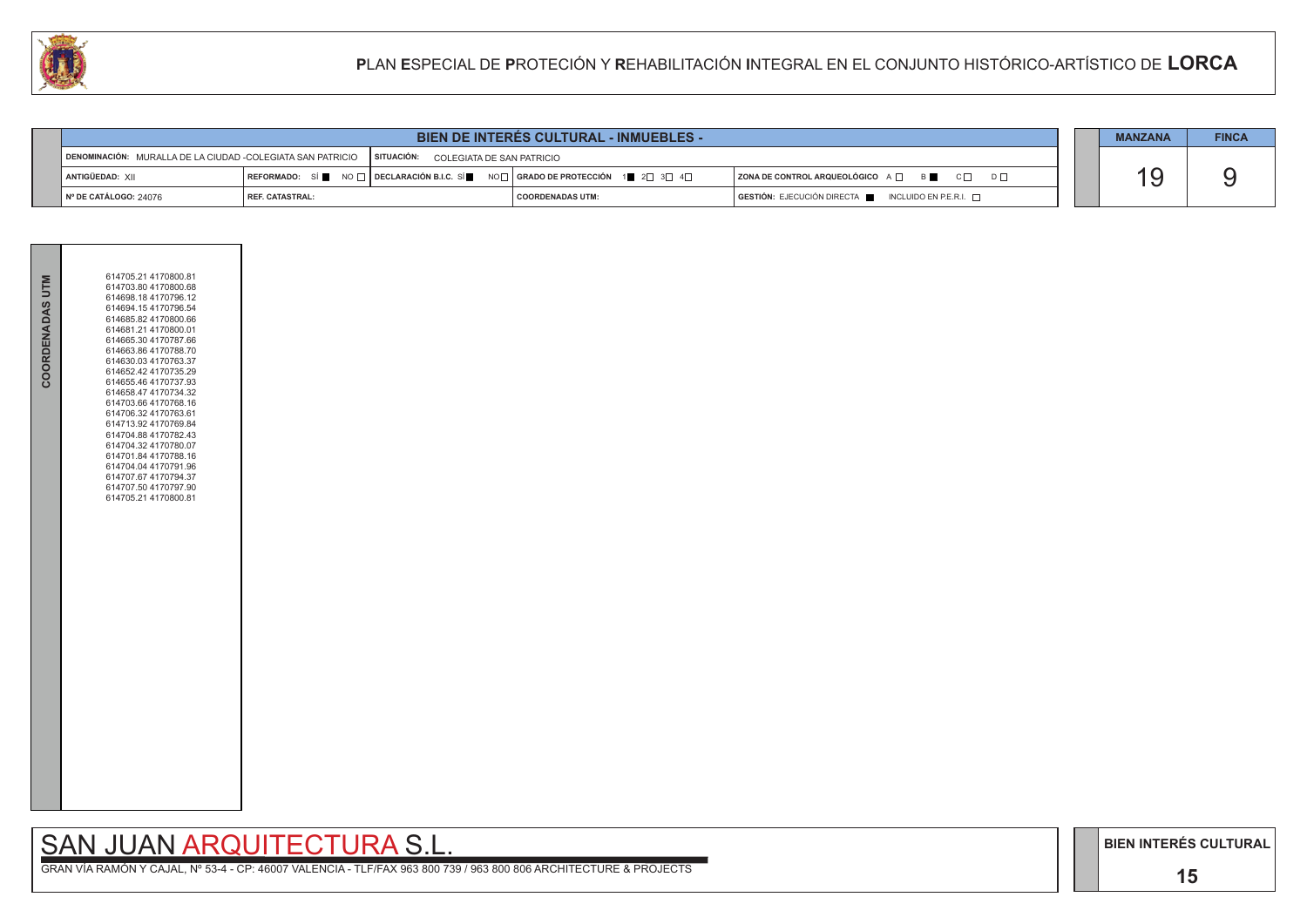GRAN VÍA RAMÓN Y CAJAL, Nº 53-4 - CP: 46007 VALENCIA - TLF/FAX 963 800 739 / 963 800 806 ARCHITECTURE & PROJECTS



| <b>BIEN DE INTERES CULTURAL - INMUEBLES -</b>                                                   |                   |  |                                                                                                                                                     |  |                                                          |  |  | <b>FINCA</b> |
|-------------------------------------------------------------------------------------------------|-------------------|--|-----------------------------------------------------------------------------------------------------------------------------------------------------|--|----------------------------------------------------------|--|--|--------------|
| SITUACIÓN: CALLE CÁRCEL - CALLE ROJANO<br>DENOMINACIÓN: MURALLA DE LA CIUDAD -CÁRCEL Y JUZGADOS |                   |  |                                                                                                                                                     |  |                                                          |  |  |              |
| ANTIGÜEDAD: XII                                                                                 |                   |  | $\mid$ REFORMADO: SÍ █ NO $\sqcap$ $\mid$ DECLARACIÓN B.I.C. SÍ █ NO $\sqcap$ $\mid$ GRADO DE PROTECCIÓN $\mid$ 1■ 2 $\sqcap$ 3 $\sqcap$ 4 $\sqcap$ |  | ZONA DE CONTROL ARQUEOLÓGICO A □ B C □ D □               |  |  |              |
| $\vert$ N° DE CATÁLOGO: 24076                                                                   | l REF. CATASTRAL: |  | I COORDENADAS UTM:                                                                                                                                  |  | $GESTIÓN: EJECUCIÓN DIRECTA$ INCLUIDO EN P.E.R.I. $\Box$ |  |  |              |

| <b>COORDENADAS UTM</b> | 614634.60 4170749.06<br>614619.35 4170740.25<br>614605.59 4170734.41<br>614581.43 4170719.35<br>614587.95 4170709.55<br>614630.95 4170731.11<br>614629.13 4170734.50<br>614637.23 4170738.38<br>614638.36 4170742.28<br>614634.60 4170749.06 | REFERENCIA CATASTRAL | 4709806XG1740H0001DF<br>4709805XG1740H0001RF<br>4709801XG1740H0001FF |
|------------------------|----------------------------------------------------------------------------------------------------------------------------------------------------------------------------------------------------------------------------------------------|----------------------|----------------------------------------------------------------------|
|                        |                                                                                                                                                                                                                                              |                      |                                                                      |

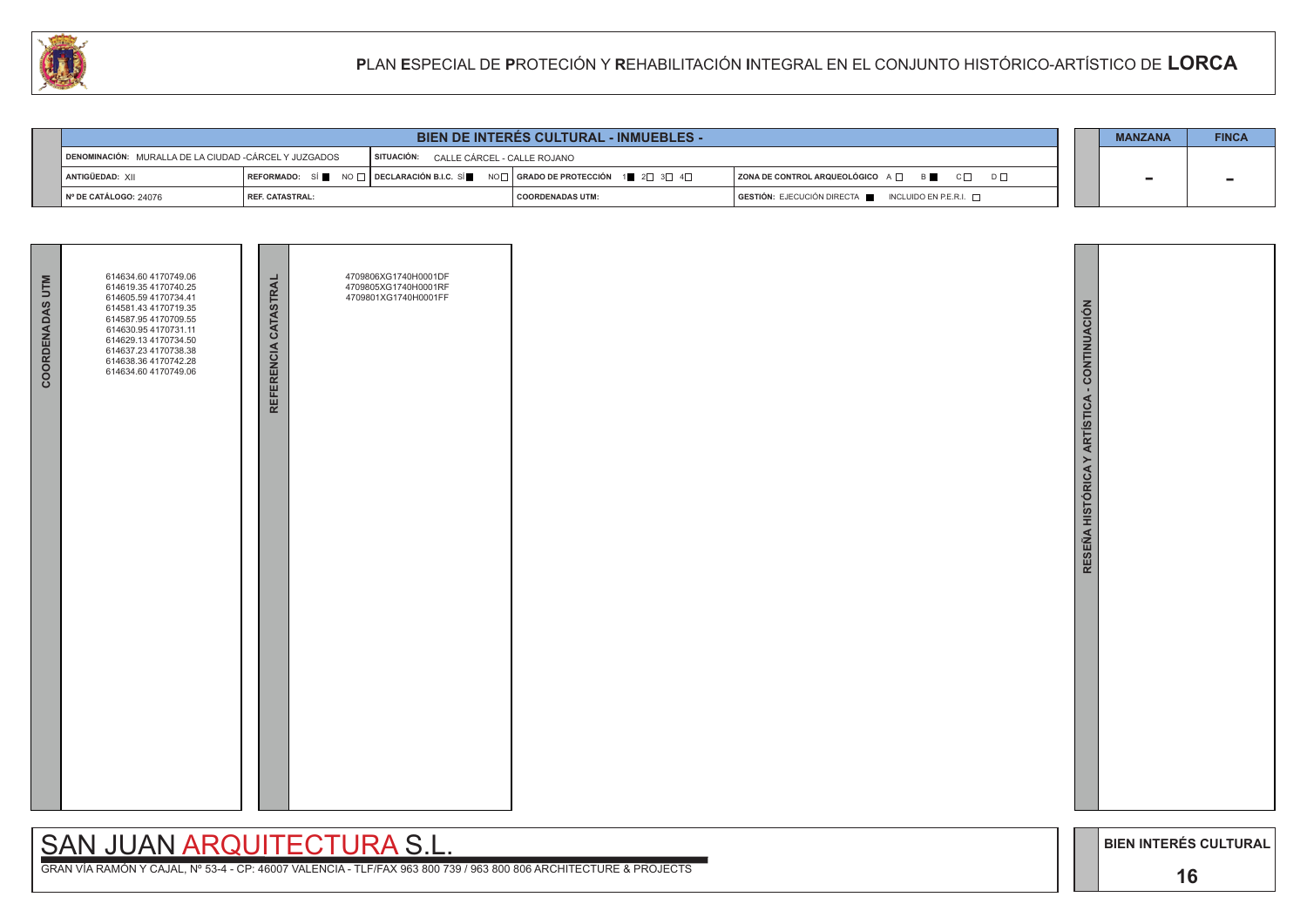## SAN JUAN ARQUITECTURA S.L.

GRAN VÍA RAMÓN Y CAJAL, Nº 53-4 - CP: 46007 VALENCIA - TLF/FAX 963 800 739 / 963 800 806 ARCHITECTURE & PROJECTS

|                                                                               | <b>BIEN DE INTERES CULTURAL - INMUEBLES -</b> |                                                                                                              |                         |  |                                                 |  |  | <b>FINCA</b> |
|-------------------------------------------------------------------------------|-----------------------------------------------|--------------------------------------------------------------------------------------------------------------|-------------------------|--|-------------------------------------------------|--|--|--------------|
| DENOMINACIÓN: MURALLA DE LA CIUDAD -CALLE RAMÍREZ<br>SITUACIÓN: CALLE RAMÍREZ |                                               |                                                                                                              |                         |  |                                                 |  |  |              |
| ANTIGÜEDAD: XII                                                               |                                               | REFORMADO: SÍ NO $\Box$ DECLARACIÓN B.I.C. SÍ NO $\Box$ REFORMADO DE PROTECCIÓN 1 2 $\Box$ 3 $\Box$ 4 $\Box$ |                         |  | ZONA DE CONTROL ARQUEOLÓGICO A □ B C □ D □      |  |  |              |
| $\vert$ N° DE CATÁLOGO: 24076                                                 | <b>I REF. CATASTRAL:</b>                      |                                                                                                              | <b>COORDENADAS UTM:</b> |  | GESTIÓN: EJECUCIÓN DIRECTA NICLUIDO EN P.E.R.I. |  |  |              |

| <b>COORDENADAS UTM</b> | 614585.11 4170718.34<br>614586.92 4170715.77<br>614572.21 4170710.39<br>614573.32 4170706.75<br>614569.57 4170704.46<br>614567.75 4170707.38<br>614535.45 4170690.91<br>614533.86 4170695.13<br>614564.64 4170710.52<br>614566.25 4170713.37<br>614571.19 4170715.32<br>614572.05 4170713.09<br>614585.11 4170718.34 |  |
|------------------------|----------------------------------------------------------------------------------------------------------------------------------------------------------------------------------------------------------------------------------------------------------------------------------------------------------------------|--|
|                        |                                                                                                                                                                                                                                                                                                                      |  |